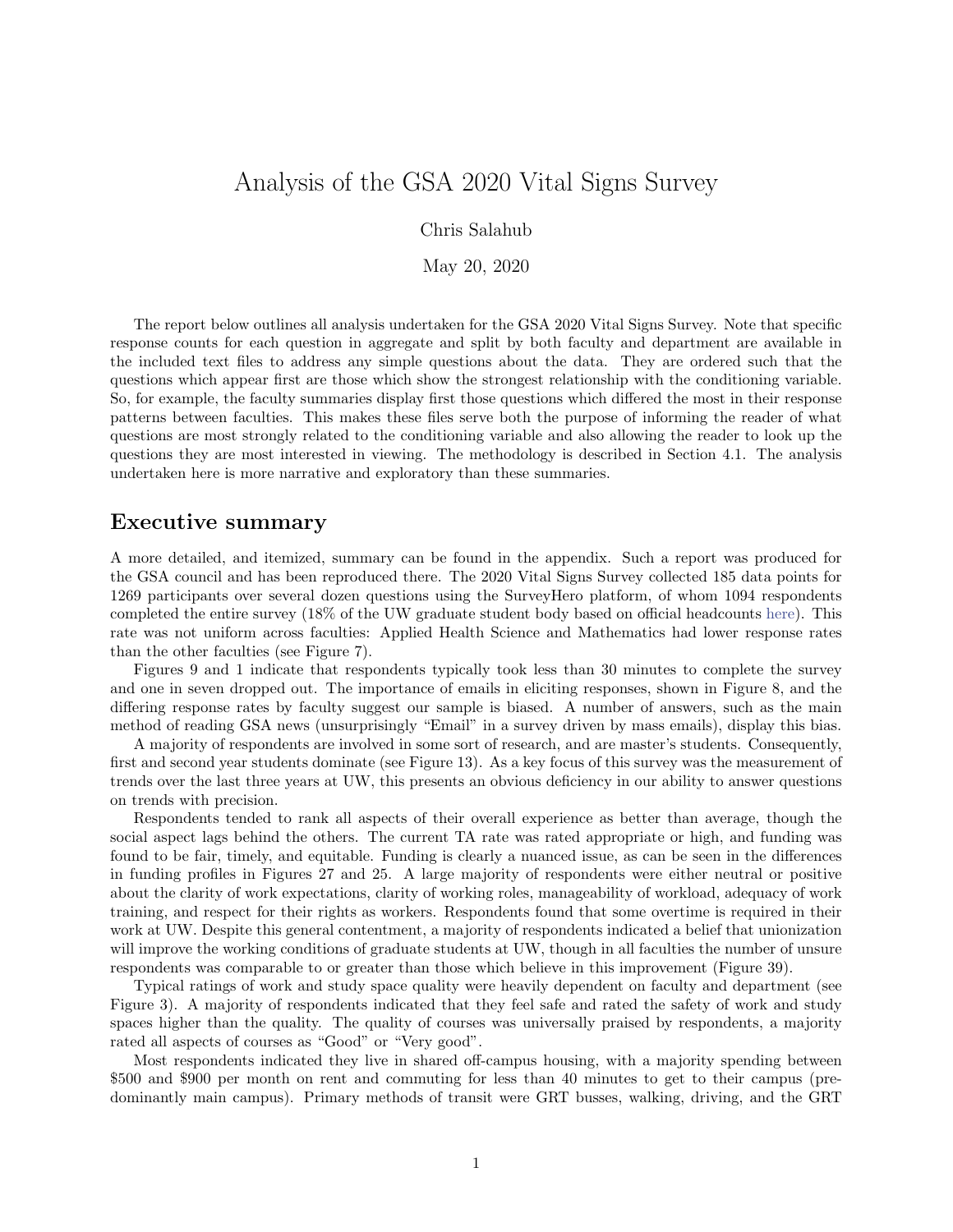Ion. Respondents were split on affordability, but a plurality of respondents found off-campus housing to be unaffordable.

Most respondents reported moderate familiarity with UW policy, though knowledge of intellectual property and TA employment were relatively lacking. A large majority of respondents supported making UW campus smoke-free. This focus on health is reflected in service use, the two most commonly used services were health services and athletics. The use of other services varied greatly, but a majority of users found them to be "Good" or "Very good". The highest rated service was the Centre for Teaching Excellence, while the lowest were the Human Rights Office and the Equity Office. Athletics users reported using the service once a week or more often, while users of Counselling Services, the Student Success Office, and the Grad House typically only use the service once a month.

Respondents dominantly rated their workload as heavy, shown in [38.](#page-42-1) Academics and finances were similar sources of stress, and less stres was attributed to a lack of available resources. The most common outlets for stress were athletics and Grad House. Most respondents have attended Grad House, but have found a lack of disposable income to be a barrier to regularly attending. Atmosphere and other aspects of Grad House were not considered barriers.

Community at UW seems to be local. Both academically and socially, respondents felt more communal in their programs and departments than campus-wide. Furthermore, the importance respondents placed on community matches this pattern. There was an appreciable proportion of respondents that did not feel a part of any community.

Respodents were split on knowledge of the GSA, as seen in Figure [40.](#page-43-0) Despite this, and the lack of regular contact a majority of respondents reported with their councillor, there was a generally positive view of GSA representation, communication, and engagement. Respondents were least satisfied with the Grad House and dental fees administered by the GSA. The GRT pass was considered both the most satisfying cost and highest quality service. Grad House was the second highest quality service, while the tax and legal aid services were rated as the poorest quality. Respondents typically received their GSA news by email.

Respondents were neutral about trends. For most trends, a majority of students felt little change. Only affordability shows a narrow majority in one direction: just over half of respondents feel that Costs Are Becoming Less Affordable. Considering only those respondents at UW for three years or longer found...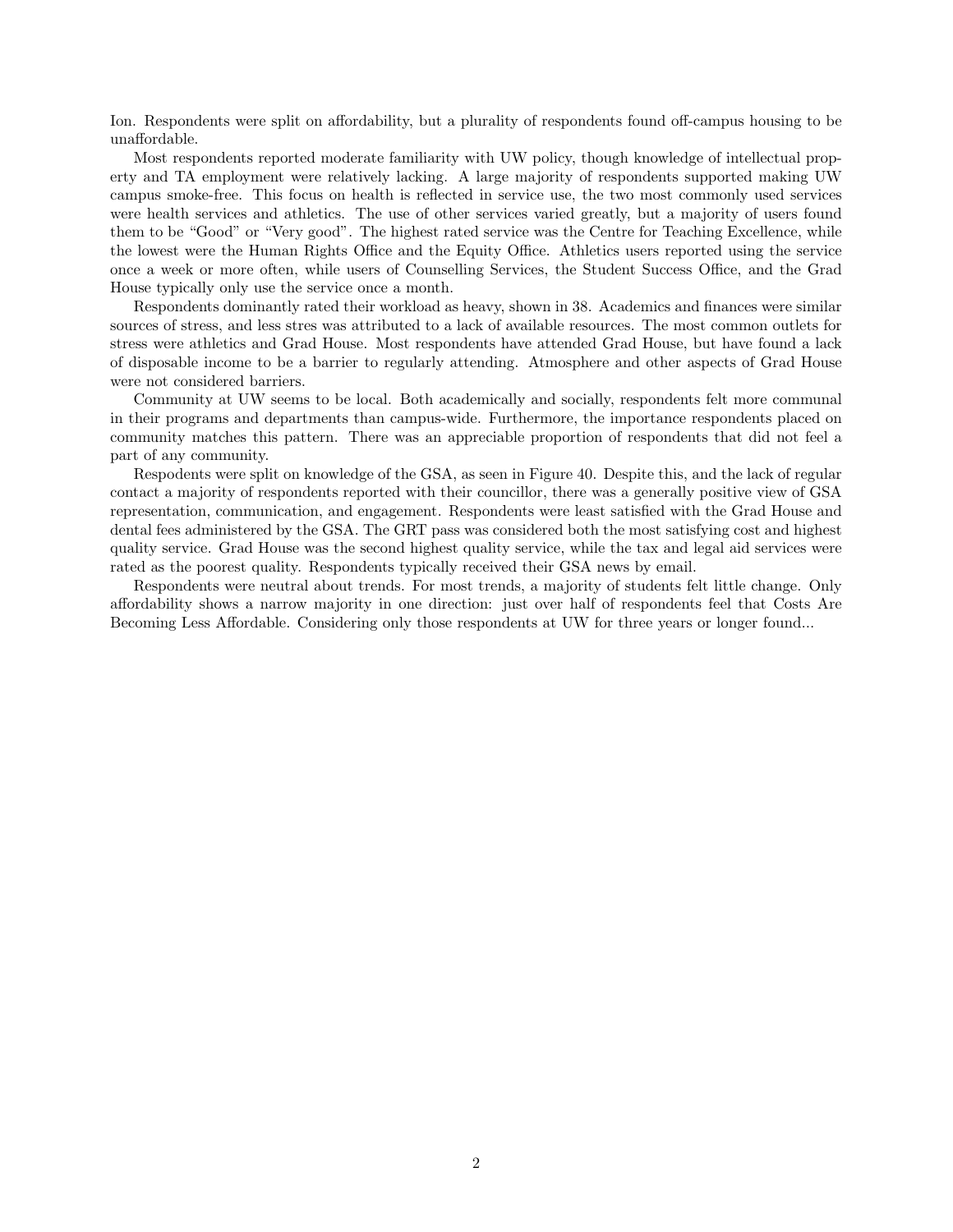## Recommendations for the GSA

Unfortunately, this survey does not provide any clear points of advocacy for the GSA, though it does tell us something about the students that constitute it. The general positivity of responses across all questions does not, ultimately, point to any fundamental failures that must be addressed by the GSA. Clearly, finances are a source of stress for most respondents, but when asked about specific aspects of funding, such as fairness and adequacy, students were typically neutral or positive. They also tend to rate their working conditions positively, despite the need to work overtime to complete their work.

The GSA, despite administering some fees that students are displeased with, also appears to be in good standing with students. The general responses were positive. Perhaps outreach to math and AHS is in order, as these groups responded much less vigorously to the survey, but given the voluntary method of survey dsitribution, this could simply be a result of these faculties and their character, and nothing more. One clear fact given by the GSA political positions question is that respondents do not have strong opinions about internal GSA decisions such as that one. Email is the most effective way to reach the respondents in this survey.

That said, the summaries provided which detail the responses question by question are a better place to start for strategy, and I cannot know what information provided therein is of most interest to the reader, so I encourage them to explore for themselves.

## Recommendations for future surveys

A number of actions might be taken to improve the features of future surveys. Rather than attempting to reach every student on every topic, a more targeted and statistical approach might be taken. The exact approach differs in the information available before the survey, but the key concepts are the same: guaranteed incentives and shorter, targeted surveying. We must remember that the point of a survey is measurement rather than feedback, and the more precisely we know what we want to measure, the more accurate our measurements will be.

A part of this targeted surveying involves a more ruthless vetting and creation of questions. Questions should be simple, complete, and concrete. At no point in the middle of the survey should comment boxes be provided to students to specify their own answers. Rather, careful thought should be put into what possible answers there might be and which ones would be of interest. The inclusion of an "Other" category without the option to fill in a box does not indicate a poorly made question so long as its inclusion is deliberate: that the point of the question is not impeded by its inclusion. Indeed, differences in expression for questions where respondents are allowed to specify another response than those indicated means that such amalgamation of other answers will occur anyways.

Questions must also be made more neutral. For example, the question on unionization was worded "Do you believe that the unionization of graduate Teaching Assistants, Research Assistants, and/or sessional instructors would improve working conditions for graduate student employees at the University of Waterloo?" Anchoring, in which the suggestion of an answer to a question affects responses, may be strongly at play in the results of this question. The question used positive wording, suggesting that unionization would be an improvement. Given that many respondents were still unsure with this positive wording, we cannot be certain what proportion have been impacted by this suggestion. In order to ensure that the results of the survey are clear to everyone, neutral wording should be used uniformly.

Another area where vetting should be applied is on chained Likert scale questions with related topics. For example, this survey had questions in which respondents had to rank the quality of work space chairs, desks, lighting, atmosphere, and safety individually on the same five-point Likert scales. Anchoring is once again affecting these results: respondents will start looking at the next question's scale at the same point as the previous question's answer. A direct consequence of this which can be seen in Vital Signs 2020 is that the most frequent answers for these chained questions rate every aspect equal or nearly equal. It is clear that a granular approach attempting to separating all possible aspects of a topic of interest does not give much additional information. Instead, an overall question should be asked. Key questions with a broad scope, such as those asking students to rank overall experience by social, academic, and program-specific aspects, can be exempt from this rule.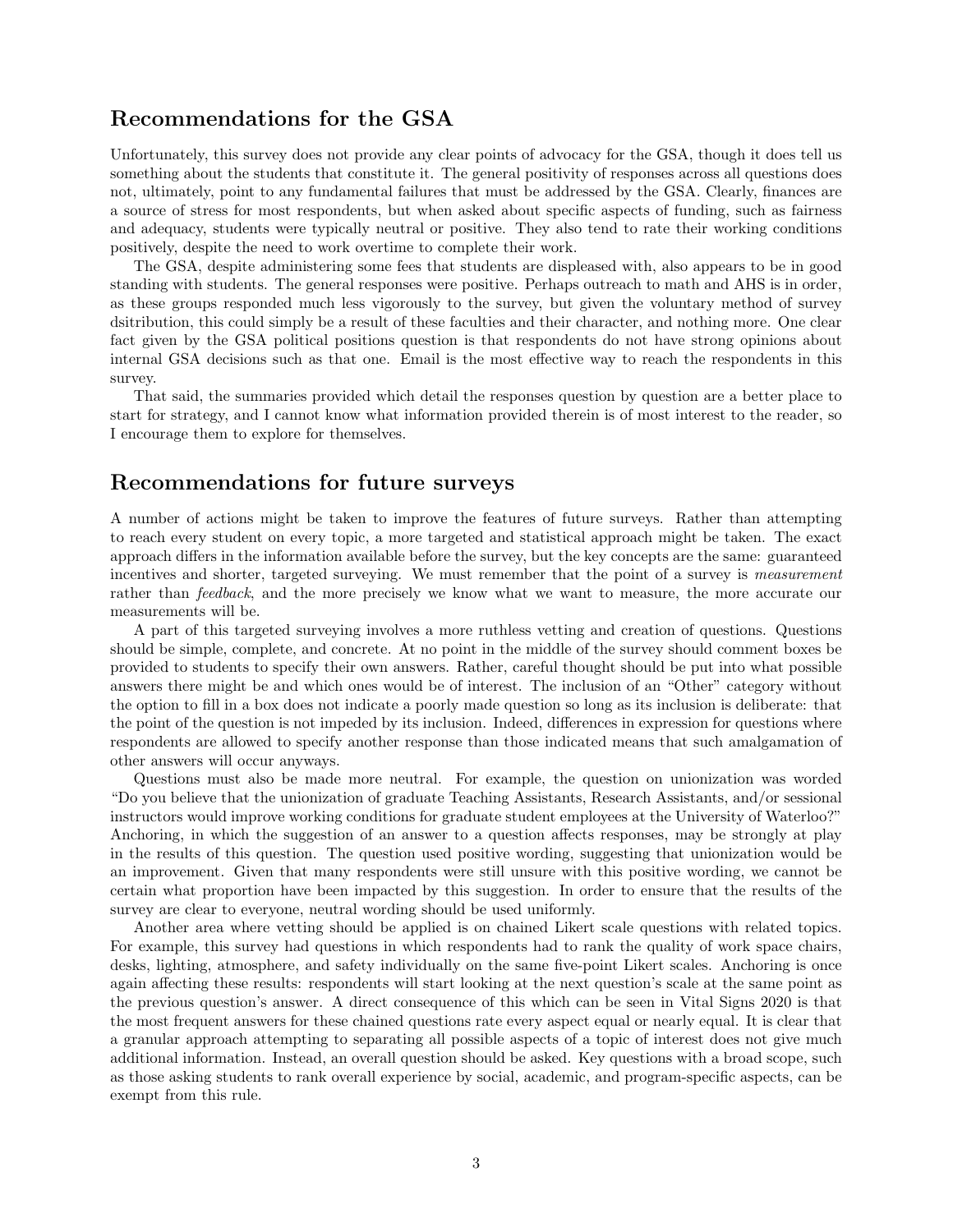## The ideal case: pre-stratification

A key point of interest for both the GSA council and GSA executive appears to be the differences in experiences between faculties and citizenship groups, and as a consequence our ideal sampling plan is only possible if complete or partial lists of student emails by citizenship and faculty are available. If they are, the plan would be as follows:

- Design survey questions keeping the length and above considerations in mind
- Consider the key questions for which precise answers are absolutely necessary, for each determine the sample size required to achieve the desired precision
- Choosing the largest required sample size, determine the necessary sample sizes from each faculty and citizenship group to match this sample size so that the proportions of each group in the sample reflect that of the student headcounts
- Randomly select the corresponding number of students from each group, send these students emails inviting their participation for a guaranteed incentive
- Follow up with un-responsive students two times before giving up on their response. Record the number of emails required to elicit a response from each participant

The above procedure will almost certainly result in a smaller sample size than that collected using the mass voluntary email method. That said, this smaller sample will have better statistical properties, and we can more confidently assert that it represents the student population at UW. Statistical inference on the student population, which is inappropriate under the voluntary sample design performed for Vital Signs 2020.

## Less ideal: post-stratification

If the emails of students cannot be classified by faculty and citizenship, the above method can still be performed, with a random sample with guaranteed incentives performed for the university population as a whole using the entire email list. After the sample, the responses can be weighted so that the sum of weights in each faculty and citizenship combination is proportional to the student headcounts. This is a common practice in many surveys and is referred to as post-stratified simple random sampling, but requires that the initial sample be random to be valid.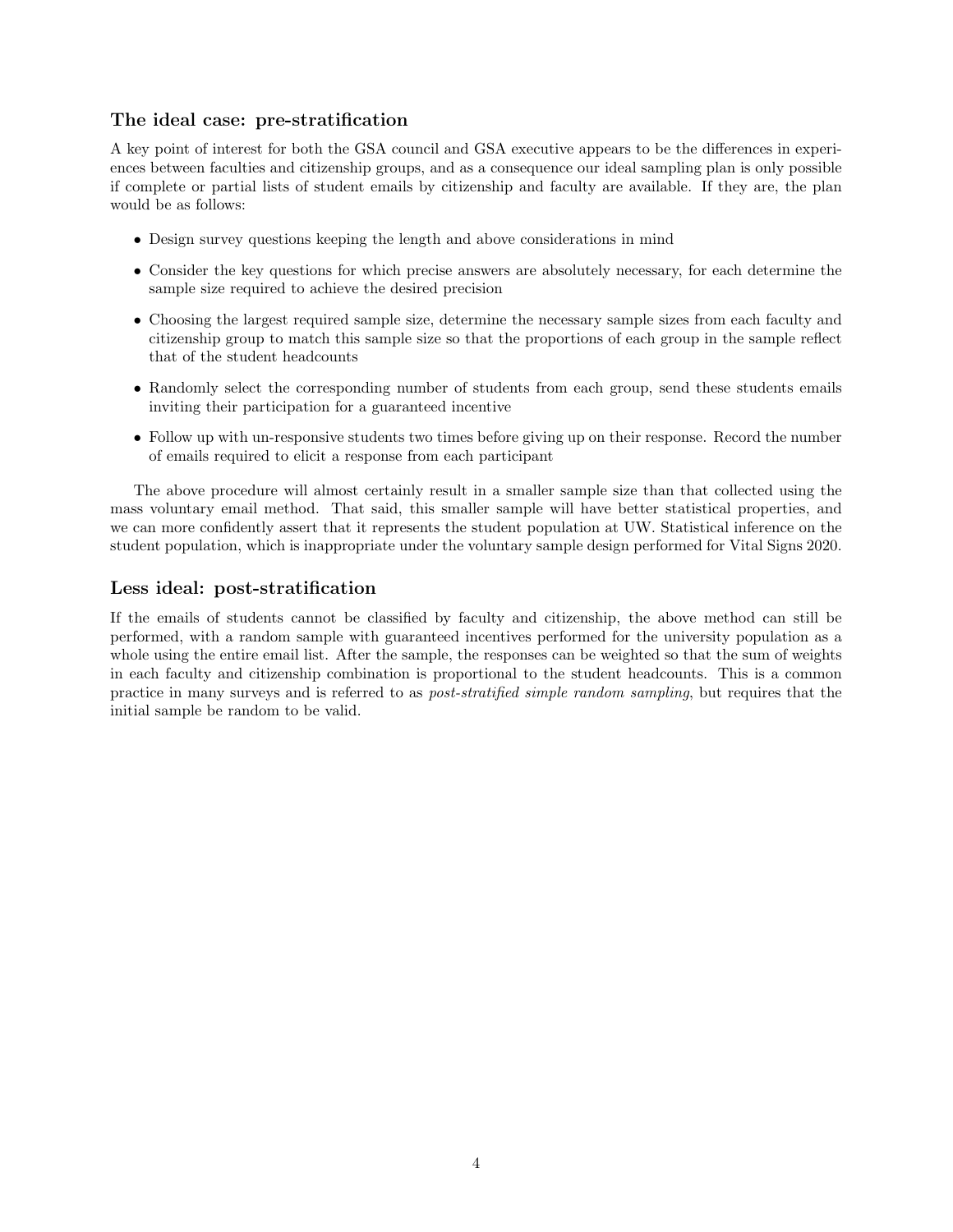# Contents

|              | 1 An investigative map                                  | 6                            |
|--------------|---------------------------------------------------------|------------------------------|
| $\mathbf{2}$ | The 2020 Vital Signs Survey<br>2.1<br>2.2<br>2.3<br>2.4 | 8<br>$-11$<br>11<br>14<br>15 |
| 3            | Demographics                                            | 16                           |
| 4            | Experience<br>4.1                                       | 18<br>18                     |
| 5            | Particular investigations                               | 21                           |
|              | 5.1<br>5.2<br>5.3                                       | 21<br>23                     |
| 6            | Comments                                                | 24                           |
|              | 6.1<br>6.1.1<br>6.2                                     | 24<br>26                     |
|              |                                                         | 26                           |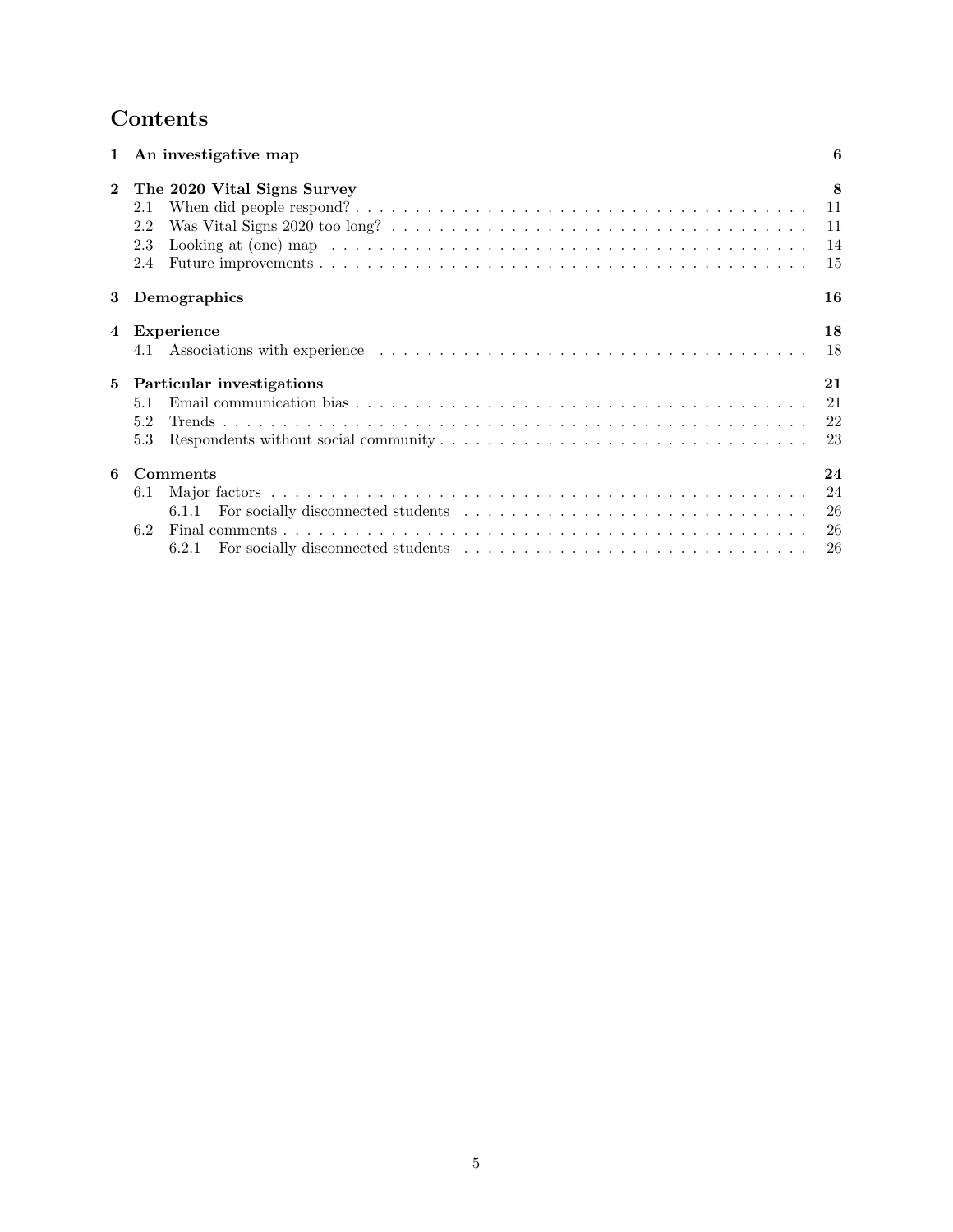## <span id="page-5-0"></span>1 An investigative map

As an itemized report has been included in the appendix, the following analysis of the GSA Vital Signs Survey 2020 is primarily exploratory. Indeed, as the aim of this survey was to inform the mission of the GSA over the next several years, one might ask whether performing detailed statistical inference is appropriate, most of the students surveyed will be gone before the next Vital Signs! In such an exploratory analysis, it is often very useful to take a broad view of the structure of the data to motivate further investigation. In other words, creating a map. Just as in geographical exploration, this is not a trivial choice, as progress can be greatly aided, or hindered, by the choice of map. Additionally, no map can possibly convey all of the information present in its domain simultaneously, such a map would simply be a page black with ink.

A number of maps will be applied to the Vital Signs Survey, but all follow a similar theme, based around the organization of the survey itself. The survey was loosely broken up into sections meant to address different aspects of the Waterloo graduate student experience, which can serve as anchors to our analysis and visualization. Consequently, all of our maps are drawn on the following template:



On its own, this template provides a great deal of information about the survey. The rough length, number of topics, and general topic groups can be discerned simply by the structure of the template. Nonetheless, we can augment it greatly by using it to plot additional information. Take, for example, the rate of non-response, as in Figure [1.](#page-6-0)

Just as a topographical map is meant to display the lay of the land to a stranger that may not know it, I ask the reader not to focus too hard on what is displayed just yet. That said, some small amount of explanation is in order. Survey respondents were required to answer every question to proceed in the survey, but there is, of course, not way to prevent them from losing interest and navigating away from the survey never to return. Figure [1](#page-6-0) shows that the rate of flight is appreciable at the start of the survey, but steadies eventually. By the end, roughly one in seven participants have left the survey, with values much larger for some faculties, and much smaller for others.

This map is not the only such map which can be displayed on this template, however. Though it is inappropriate given our response variable types, a simple view of the data can be obtained by displaying the mean response for each question. As a bonus, we can break the data apart by some variable of interest, say the citizenship of the respondents. Once again, I entreat the reader to take these details for granted at the moment, and note broadly the resulting features of Figure [2.](#page-6-1)

While there are certainly some differences present between these groups, they ultimately follow a similar path through the data. The lines jump in near unison through the questions of the survey and carve a distinct overall pattern. But of course, many of the topics seem to be ones which ought not depend on nationality. After all, it would seem strange if knowledge of University of Waterloo (UW) policy strongly depended on one's country of birth. But faculty would impact everything from the professors a student sees to the spaces they use on on a regular basis. Perhaps our map will be more interesting if we us this to group mean responses? Figure [3](#page-7-0) provides an answer, albeit a subjective one.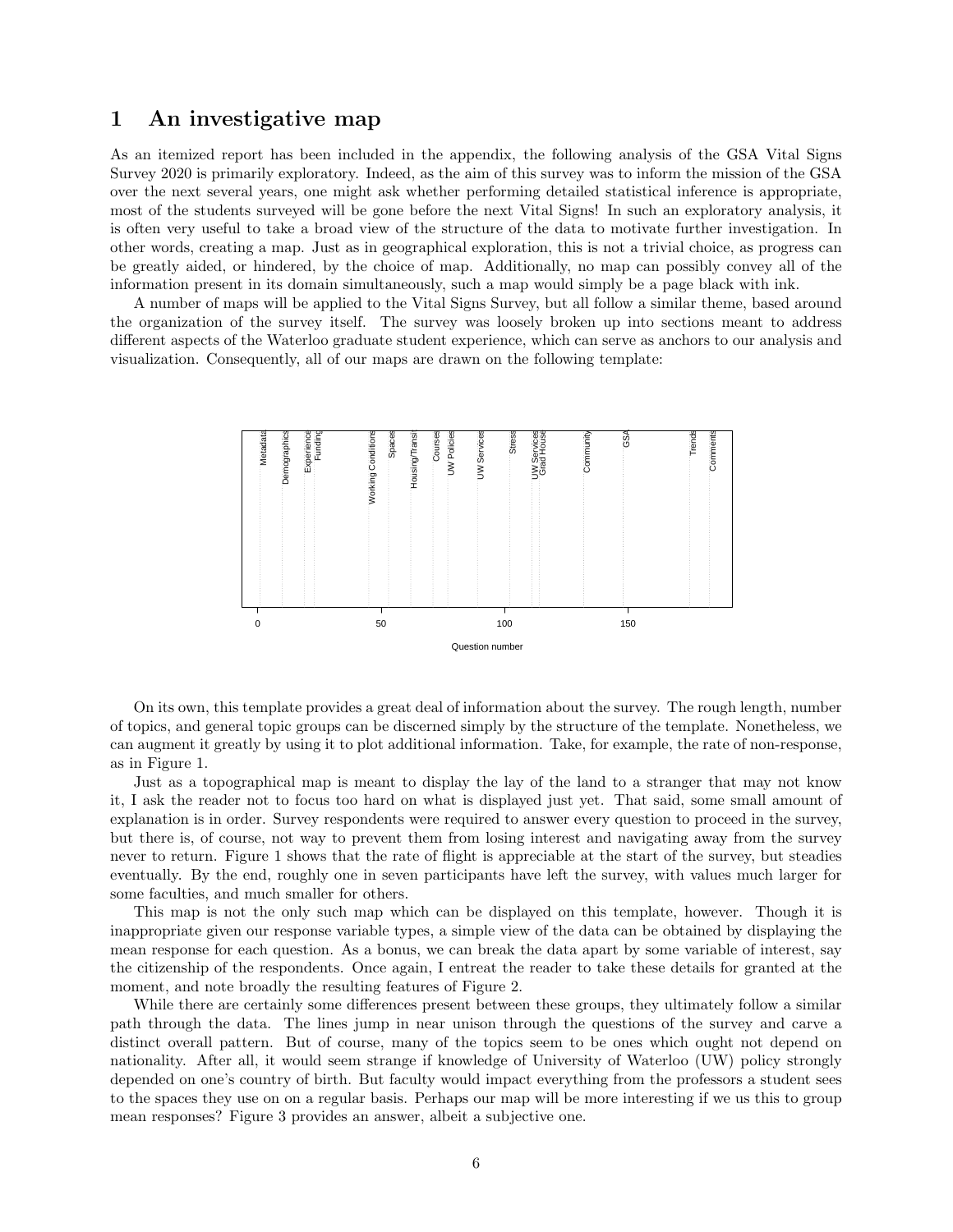**Non−response by question number and faculty**



<span id="page-6-0"></span>Figure 1: The non-response rate by faculty and question number, with labelled vertical lines indicating topic groupings.



<span id="page-6-1"></span>Figure 2: The mean question response by citizenship status, with labelled vertical lines indicating topic groupings.

Here, the map begins to reveal a new aspect, that of the noise and variation present in the data, despite the clear dominant patterns. The pattern of these responses is, of course, similar to the earlier display by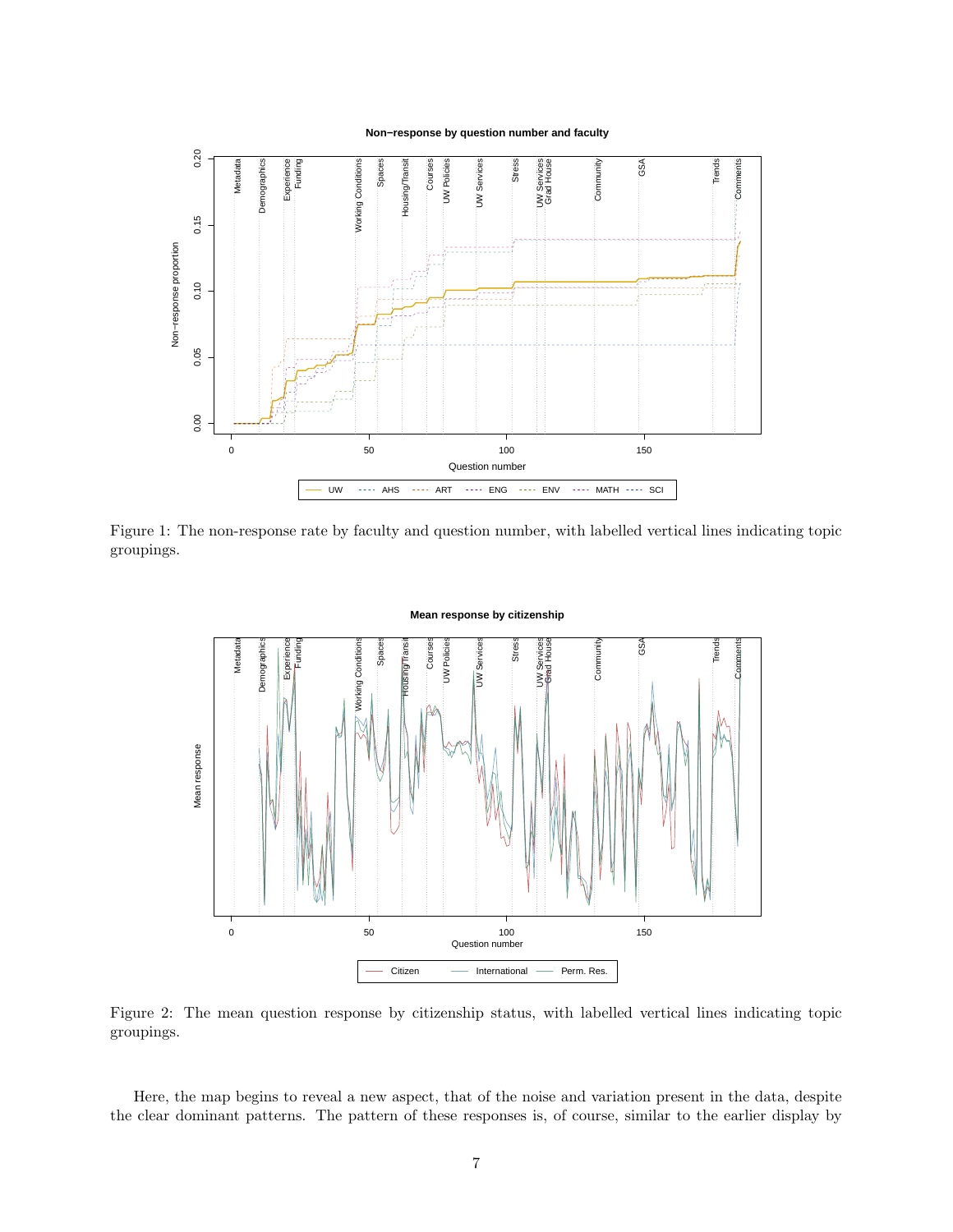#### **Mean response by faculty**



<span id="page-7-0"></span>Figure 3: The mean question response by faculty, with labelled vertical lines indicating topic groupings. Colours are courtesy of the [UW brand guidelines.](https://uwaterloo.ca/brand/colour-palette)

citizenship. The responses seem to move mostly in lockstep regardless of the faculty. This is somewhat encouraging, perhaps students are united in their opinions? Unfortunately, we are not so lucky, and one more map will make that clear. We have a final demographic variable that might make a meaningful map, that of the department to which a respondent belongs. We can gain some additional insight by colouring these departments by the faculty they belong to, giving Figure [4.](#page-8-0)

What was initially a set of a clear, crisp, and orderly lines has given way to a rather cacophonous smear. What is worse, we have the unenviable task of trying to summarize this and extract meaningful information! We must therefore be cautious as we proceed, and recognize that we cannot encapsulate all of the information into one plot or numeric summary. Every plot leaves something out, just like every map.

## <span id="page-7-1"></span>2 The 2020 Vital Signs Survey

Of course, the discussion of any survey must start with the survey implementation. Before we can even use the maps from section [1,](#page-5-0) we must understand how they have been generated and what they mean to measure. Context, as usual, is key.

In mid-February, the Graduate Student Association (GSA) of the University of Waterloo (UW) released a survey meant to assess the condition of graduate students at UW and the reputation of the GSA: the 2020 Vital Signs Survey. The survey was hosted on the online platform SurveyHero from the 14th of February until the  $9<sup>th</sup>$  of March. Response was voluntary, but was incentivised by the offer of cash prizes and vouchers. In total, 1269 students responded over this three week period, of whom 1094, or 86%, completed the survey in its entirety.

Now, the goal of Vital Signs 2020 was to measure aspects the target population, that is all graduate students enrolled at UW during the time of the survey. We might therefore ask if we have any established knowledge of this population independent of this survey. In fact, quite a bit of information is available. [Student headcounts](https://uwaterloo.ca/institutional-analysis-planning/university-data-and-statistics/student-data/student-headcounts) are publicly provided by UW, and so a picture of limited demographics of the population is readily available. Figure [5](#page-8-1) displays these headcounts for faculty and citizenship combinations.

A number of features are readily apparent in this plot. Primary among these is the dominance of en-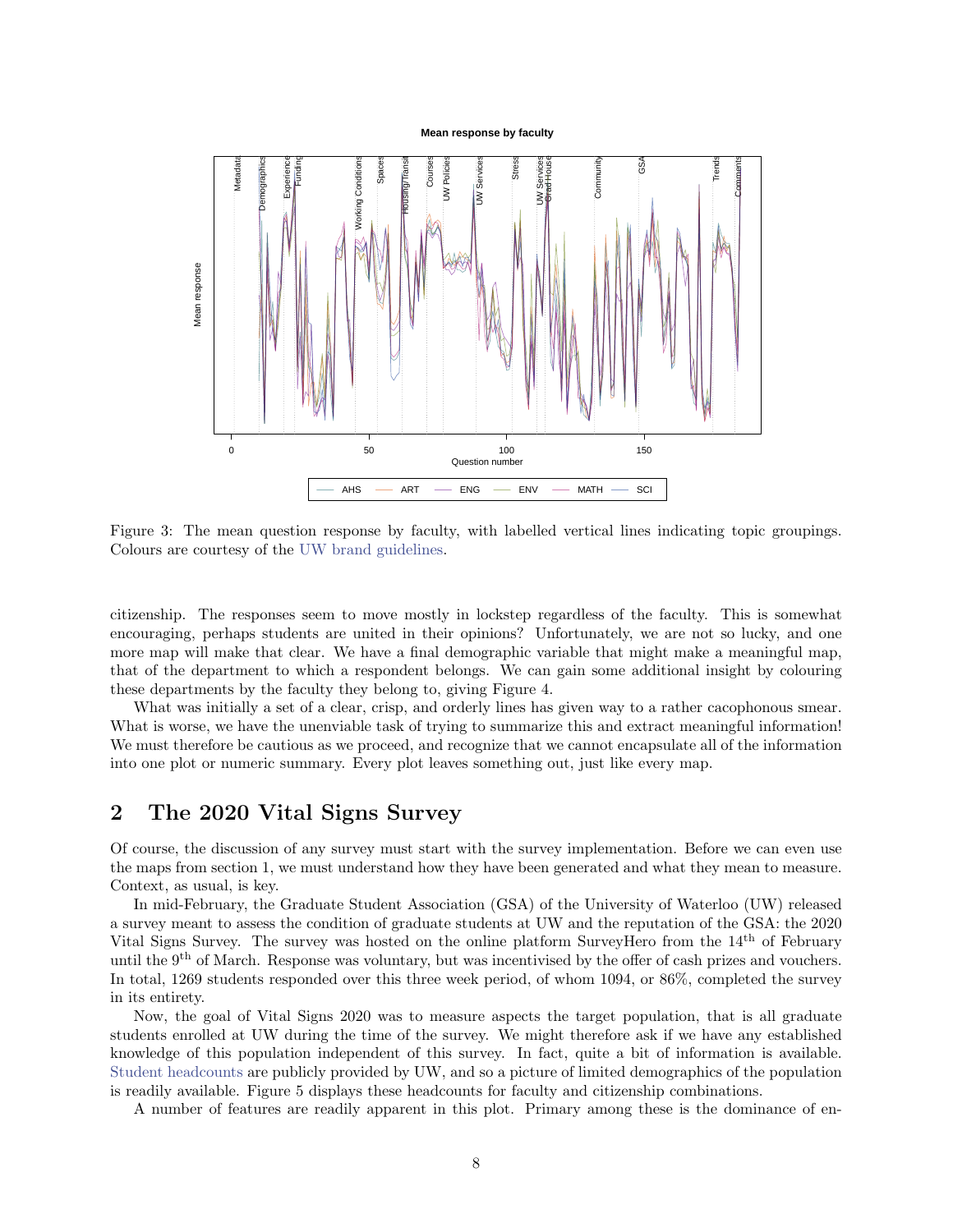#### **Mean response by department**



<span id="page-8-0"></span>Figure 4: The mean question response by department coloured by faculty, with labelled vertical lines indicating topic groupings.



**UW grad students by citizenship, faculty**

<span id="page-8-1"></span>Figure 5: The graduate student population of the University of Waterloo by faculty and citizenship.

gineering in the graduate student population. Not only are engineers the largest faculty overall, they also represent the largest group for each citizenship status. Additionally, engineering is the only fcaulty which is composed of primarily international students. Science and math bear some similarity, citizens are a minority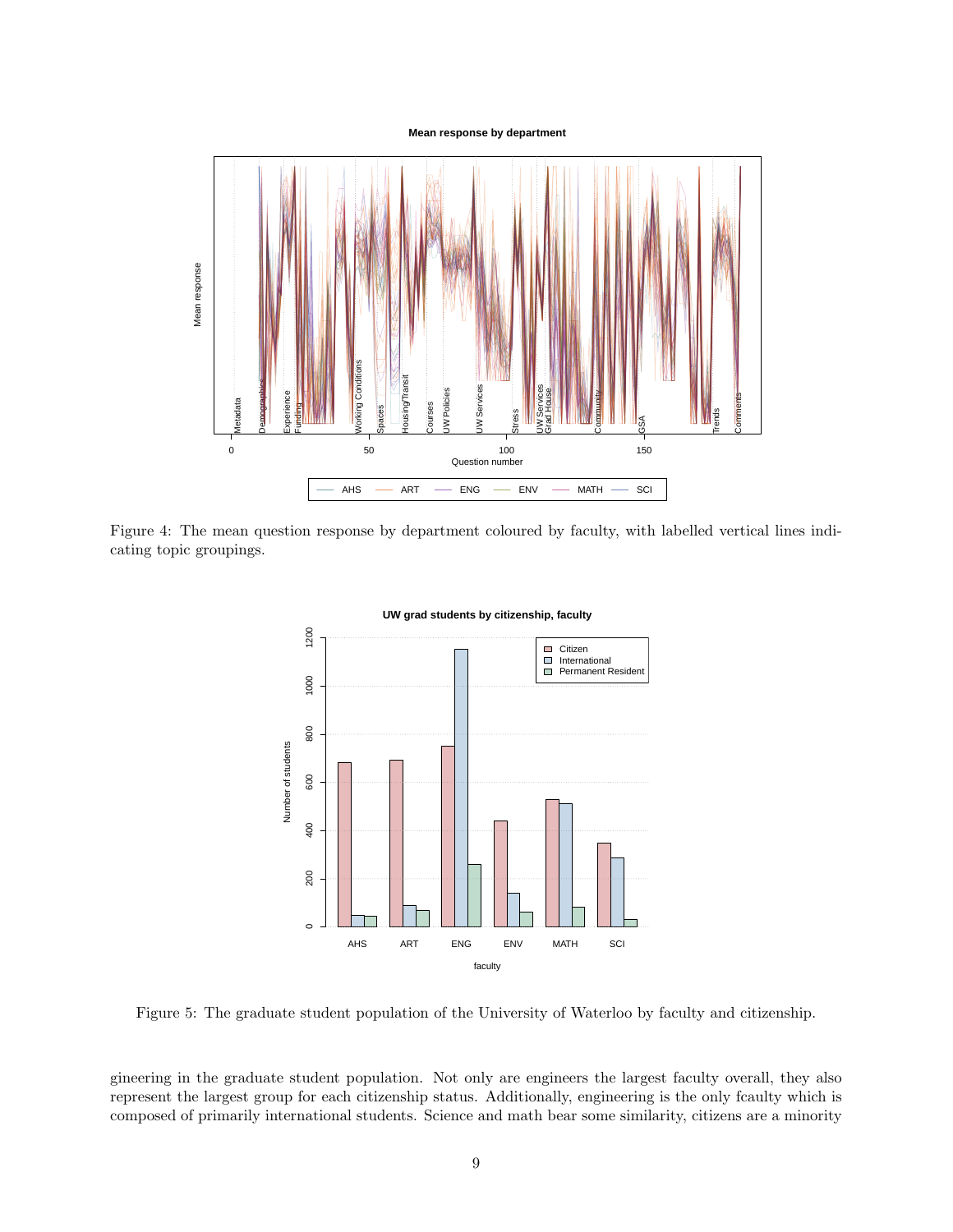in both of these faculties, while the arts, applied health science, and environment faculties all display similar distributions: dominantly citizens with a small minority of international students and permanent residents.

One could easily spend a great deal of time discussing the possible implications of Figure [5](#page-8-1) to faculty culture, funding, and renown, but these topics are, unfortunately, not of interest to Vital Signs 2020. In an effort to limit the temptation of the reader and the author to go on such tangential musings, diagonally-lined rectangles can be added to Figure [5](#page-8-1) to display corresponding survey response counts for each faculty and citizenship combination, giving Figure [6.](#page-9-0)



<span id="page-9-0"></span>Figure 6: The graduate student population of the University of Waterloo by faculty and citizenship, with responses indicated by diagonally-lined rectangles.

Many of these rectangles are hardly noticeable, with some daunting implications. Most graduate students did not respond to our survey, and those that did do not seem to have responded in a way which is independent of faculty and citizenship. Of course, the above plot is not ideal for discerning those patterns, and so we can gain considerable power in our insight by displaying this in a more intuitive and precise way. Instead of plotting counts in both the UW and sample populations, we could try looking at the response rates for these faculty and citizenship combinations. Figure [7](#page-10-0) gives the result.

Here, the differences in response rates by faculty are quite evident. The response rates seem to vary from roughly 9% to 31%, with the Faculty of Science achieving the greatest engagement. Additionally, certain faculties and citizenship groups appear appear to have differing response rates. This spread is most dramatic for citizens and international students in the science faculty, which differ in response rates by almost 15%.

This is a problematic finding for us, as we would ultimately like to gain some insight about the conditions of the different faculties and citizenship groups. To this end, the Vital Signs Survey 2020 is a measurement device, like a ruler. What we have demonstrated, however, is that our measurement device is not independent of the thing we want to measure. To stretch the ruler metaphor, we have a ruler which changes its markings when we rotate it. We could use such a variable ruler to measure the width of a table and the length of its leg, but these measurements may not be comparable, and may not reflect an underlying truth.

All of this is to say that these early plots indicate that the results of all of the analysis undertaken of this data must be taken with a grain of salt. It is unclear whether we can extend what we see inside of the survey to the entirety of the student body. It is not hard to imagine that attitudes about the GSA or UW might motivate students to respond to this survey, and so our sample is probably biased. This is not the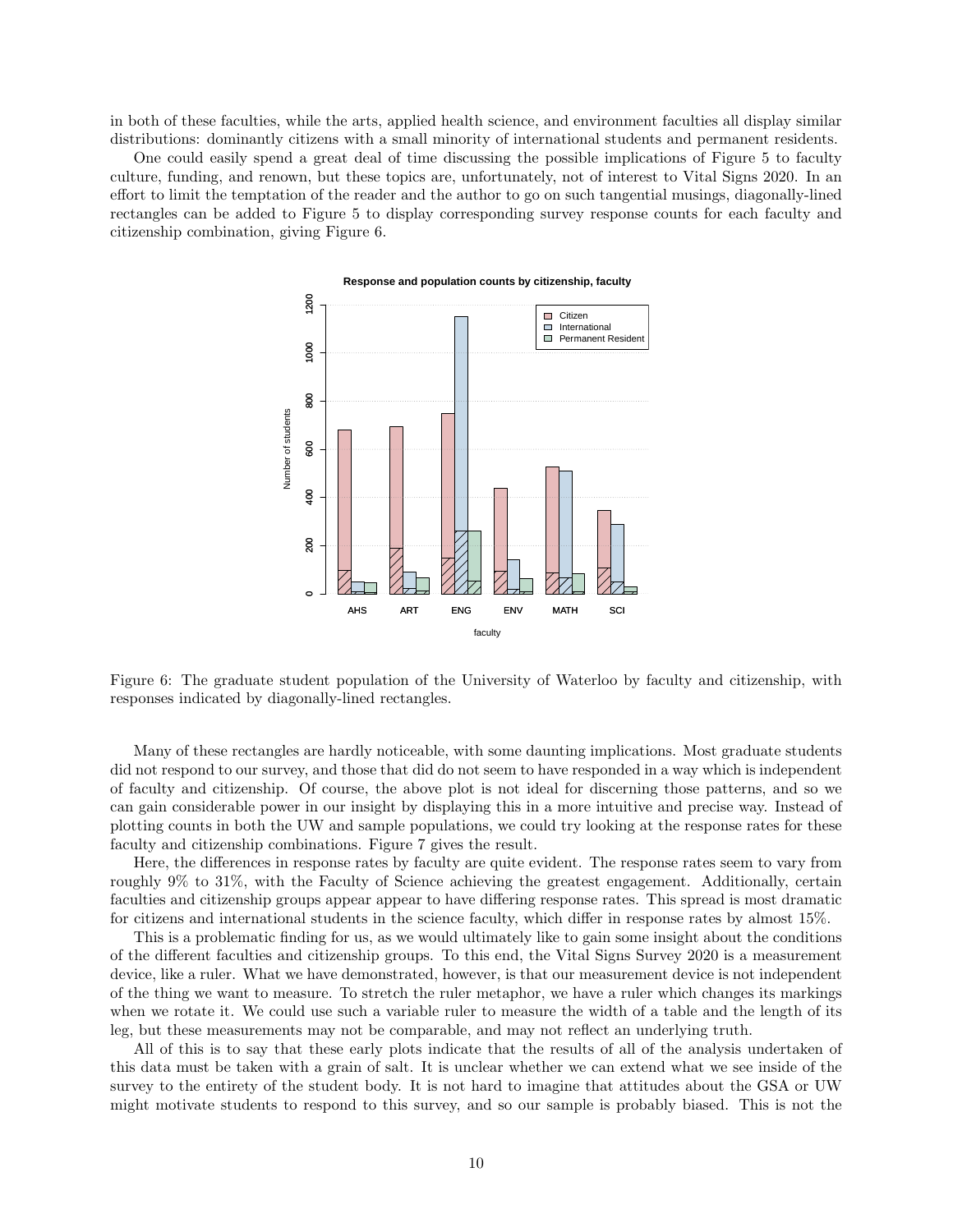

<span id="page-10-0"></span>Figure 7: Vital Signs 2020 response rates by faculty and citizenship.

only question we might have about the survey, however. There are additional questions we must consider if we wish to design a better survey in the future.

## <span id="page-10-1"></span>2.1 When did people respond?

One of these questions might be primarily concerned with deployment, that is how we contact students about the survey. During the duration of Vital Signs 2020, much of the GSA social media communication was devoted to encouraging students to participate. Additionally, two simple emails (see the Appendix for an example) were sent by the official GSA account and councilors were encouraged to share the survey with their students. While I'm not sure about the timeline of all of these disparate communication trends, I am aware of my own email time, and I received both of the official GSA emails, and so the impact of these actions might be of interest, and can be investigated.

A natural plot to elucidate the impact of these emails is a simple time series of responses received for each hour of the survey collection period. Marking this time series at the times of each of the emails can provide some suggestion of the effect of these emails on response rates. Figure [8](#page-11-1) provides exactly this figure in quite a stunning fashion.

It is clear that the main driving factor behind responses was the official GSA emails, which featured a prominent link and little text. Additionally, a number of daily and weekly patterns are apparent. Students tended not to respond on the weekends and the evenings, and the lift provided by the GSA emails only lasts for the day they are sent. That is, there is no apparent increase in responses the day after the official GSA emails. This has obvious implications to GSA strategy for communication about surveys such as this. Primarily, it suggests that the main strategy for survey engagement must include a denser schedule of official GSA emails than that observed here. This must be balanced with considerations of student fatigue to emails. Obviously, students do not want to receive emails every single day.

### <span id="page-10-2"></span>2.2 Was Vital Signs 2020 too long?

Another concern which occupied a great deal of time in and outside of council was the length and complexity of the Vital Signs survey. While Figure [1](#page-6-0) is the best guide for complexity, the question of length is not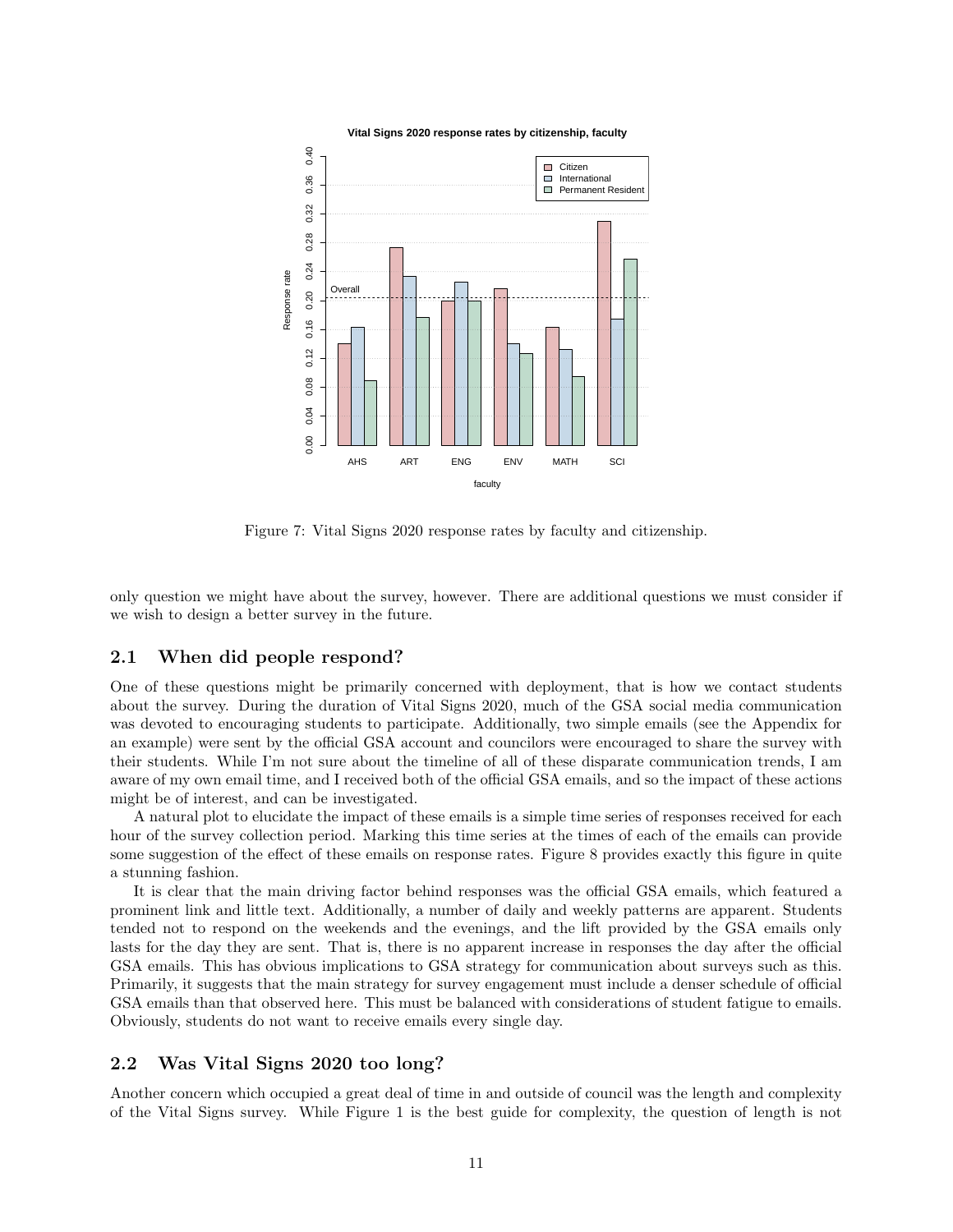

<span id="page-11-1"></span>Figure 8: Response counts in one-hour increments with known email communication times marked.

well addressed. After all, we cannot see how long respondents spent on the survey in Figure [1.](#page-6-0) This does not mean we are entirely at a loss. If we are willing to assume that patience is the reason for respondent drop out, rather than a difference in time taken to answer questions, we can use students that drop out to estimate the time taken to complete each part of the survey. The SurveyHero site records both the start time of a response, and the final edit time. Taking the difference between these for each response and plotting it against the drop out point in a scatterplot produces Figure [9.](#page-11-0)



<span id="page-11-0"></span>Figure 9: Time taken to complete the survey by survey exit/drop out point. The horizontal line indicates the minimum time taken to complete the entire survey.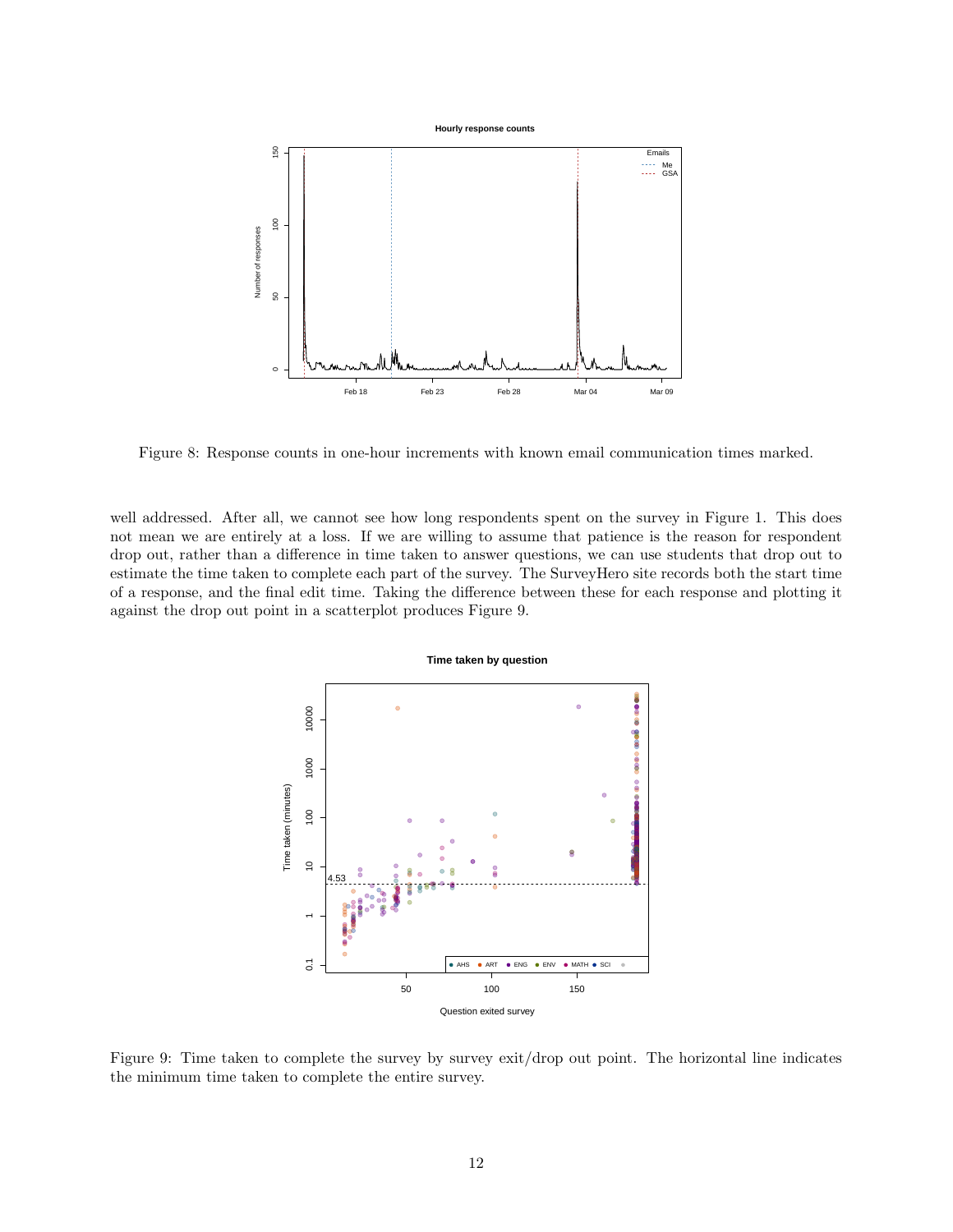If we trust our assumption and really do believe that students dropping out early from the survey do not differ in the time they take to complete survey questions, the above plot is phenomenally useful for future survey design. It provides a display which allows us to estimate the time a survey of a particular length might take for graduate students to complete. Now, our sample bias concerns from before mean we should not trust this display absolutely, especially as the graduate student population at UW undergoes constant turnover and so will be very different by the time of the next Vital Signs survey. Nonetheless, it provides some guidance to the question "is this survey too long?", which is otherwise difficult to discern before deploying the survey.

Fortunately, we can evaluate the validity of this hypothesis. Shortly after the Vital Signs survey, the COVID19 pandemic motivated the distribution of a second survey to canvas students on the impact of the pandemic on their quality of life. This survey, which was designed with Figure [9](#page-11-0) in mind, was constructed using SurveyHero, and so the exact same procedure to determine the drop out point can be applied. Plotting the two together could either bolster or diminish our confidence in the observed pattern. Figure [10](#page-12-0) displays this plot. It is immediately obvious that the COVID19 Impact Survey times are completely consistent with the Vital Signs times. A robust linear model suggests respondents take roughly 6 seconds per question.



<span id="page-12-0"></span>Figure 10: Time taken to complete the survey by survey exit/drop out point, the dotted line provides a robust linear fit to the data.

Unfortunately, the relatively low drop out rate of 15% overall obscures the vertical pattern on the far right of this figure. This vertical line is of equal importance to Figure [9,](#page-11-0) as it provides the times taken for all respondents which completed the entire survey. While Figure [9](#page-11-0) provides insight as to whether a future survey might be too long, viewing these complete response times is more appropriate to answer the question of whether Vital Signs 2020 was too long. I'm personally pretty biased towards quantile plots for visualizing univariate data like this, so I've used such a plot in Figure [11](#page-13-1) to display this data.

For those of you familiar with quantile plots, this plot will reveal a great deal about the distribution of response times for complete responses. The heavy right tail and strong mode are particularly noticeable. For those readers who are uninitiated, the main fact to take away from this plot is that 72% of respondents completed the survey in less than 20 minutes. Whether something is "too long" is obviously a subjective call, but I'd say this is pretty strong evidence that our efforts to simplify and shorten the survey were not in vain, as this is not an onerous amount of time to spend on a survey.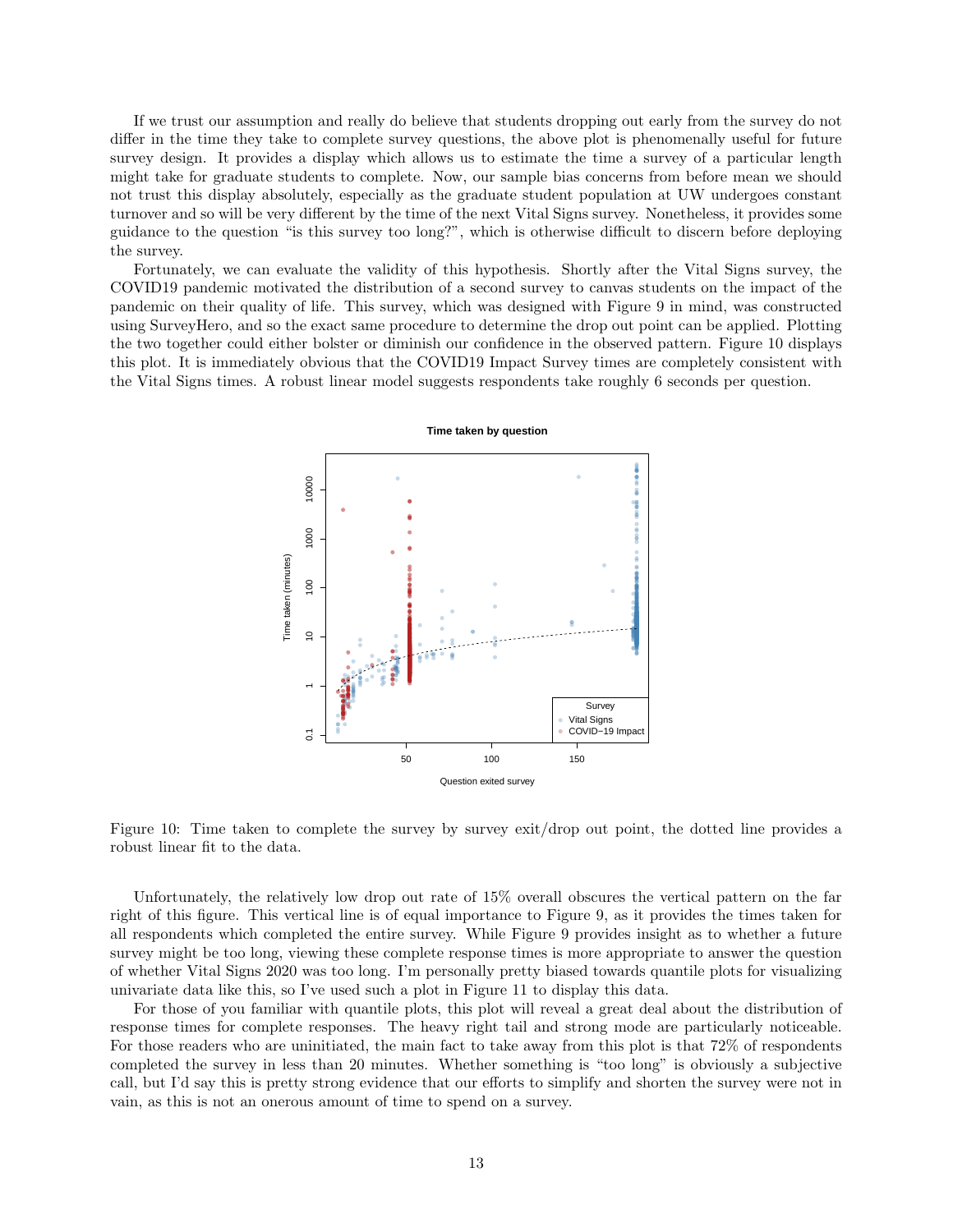



<span id="page-13-1"></span>Figure 11: Quantile plot of completion times for completed surveys. The horizontal lines at 30 and 10 correspond to the  $85<sup>th</sup>$  and  $15<sup>th</sup>$  percentiles, respectively, implying 70% of participants that completed the survey took between 10 and 30 minutes to do so.

## <span id="page-13-0"></span>2.3 Looking at (one) map



We might finally wish to look again at Figure [1,](#page-6-0) to see what this plot tells us about the survey response. First, we should note that the faculty drop-out patterns differ greatly. Science had the most diligent survey respondents, with the lowest non-response rate, while math and applied health science had the highest rate of non-response. Perhaps intriguingly, this pattern corresponds with the overall response rate, where citizens in science had the highest response rate, and math and applied health science had the lowest.

In any case, this suggests that the measured population differs over the course of this survey, that is that the respondents at the beginning may differ in meaningful ways from those that stayed for the entire survey. Note that the non-response rate is typically flat during questions on the same topic, and tends to jump when topics change. We might also note that the biggest jump comes after the section of the survey meant to probe graduate student funding. While it is difficult to discern why this might be the case, the dry nature of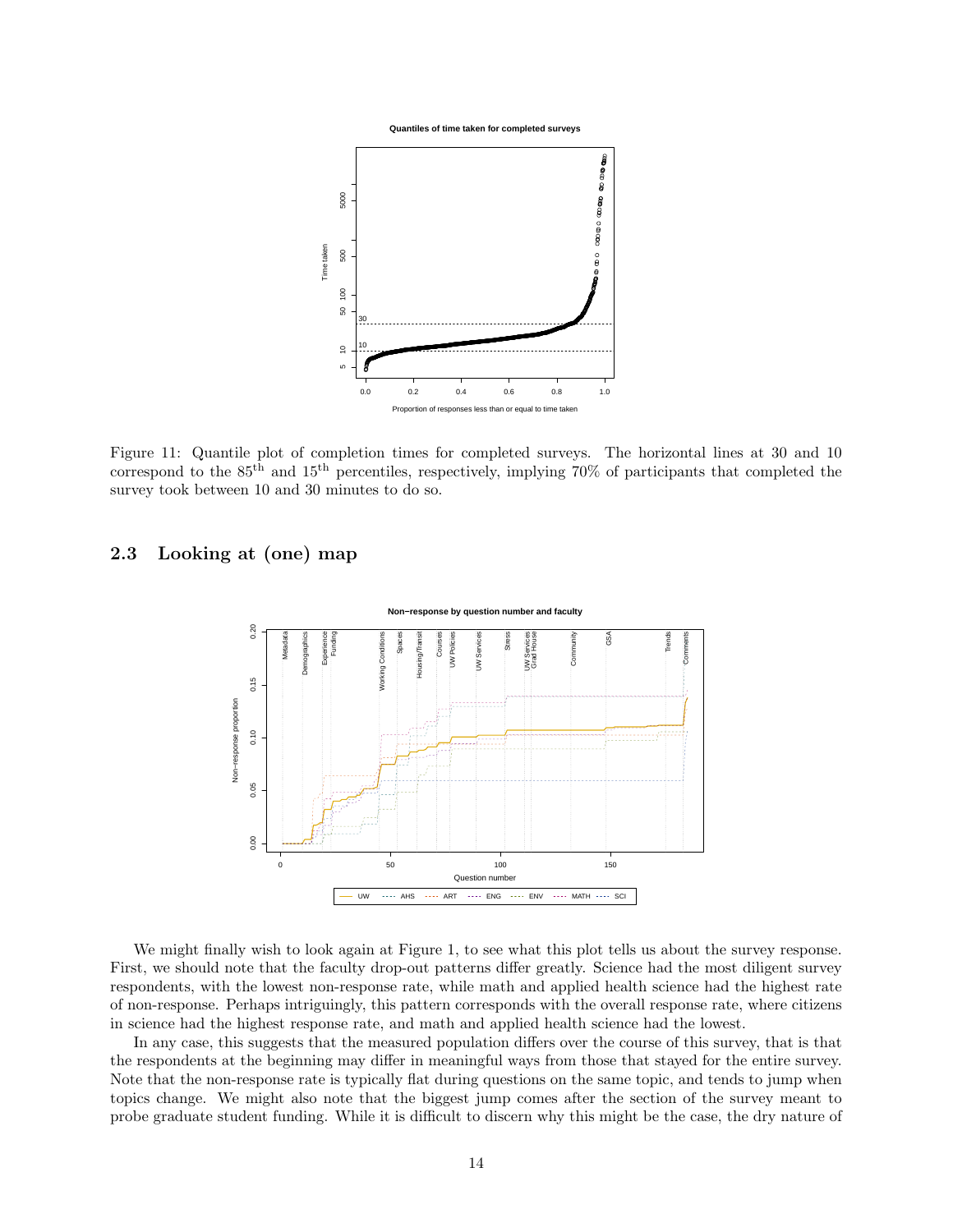these questions may have inspired a great many respondents to think about other things they would rather have been doing.

## <span id="page-14-0"></span>2.4 Future improvements

We might try to improve on this in the future by using guaranteed participation incentives for a smaller group of students chosen at random. If we have faculty and citizenship designations associated with students in advance, we might even try to randomly sample using a stratified plan on these variables. Alternatively, post-stratifying a random sample of students selected from the GSA mailing list and offering guaranteed incentives for participation and survey completion would help to provide greater insurance than was present with the voluntary sample completion. If such a design is not feasible, emails are clearly an important driver of responses. A coordinated and regular schedule of official GSA emails must be part of any future survey if we wish to capture as many students as possible. Note that this can never resolve the above bias issues.

Additionally, as students that dropped out of the survey tended to drop out during topic changes, we might attempt to design future surveys with cohesivity front-of-mind. If all of the questions feel like they are based on the same structure or topic, it may be easier for respondents to complete the survey and drop-out would be less of an issue. Guaranteed incentives for completion may also affect this. That said, Vital Signs 2020 does not appear to have been too long for the majority of students, and given that most students completed the survey in less than 20 minutes, it appears to be a reasonable length from a more objective standpoint as well.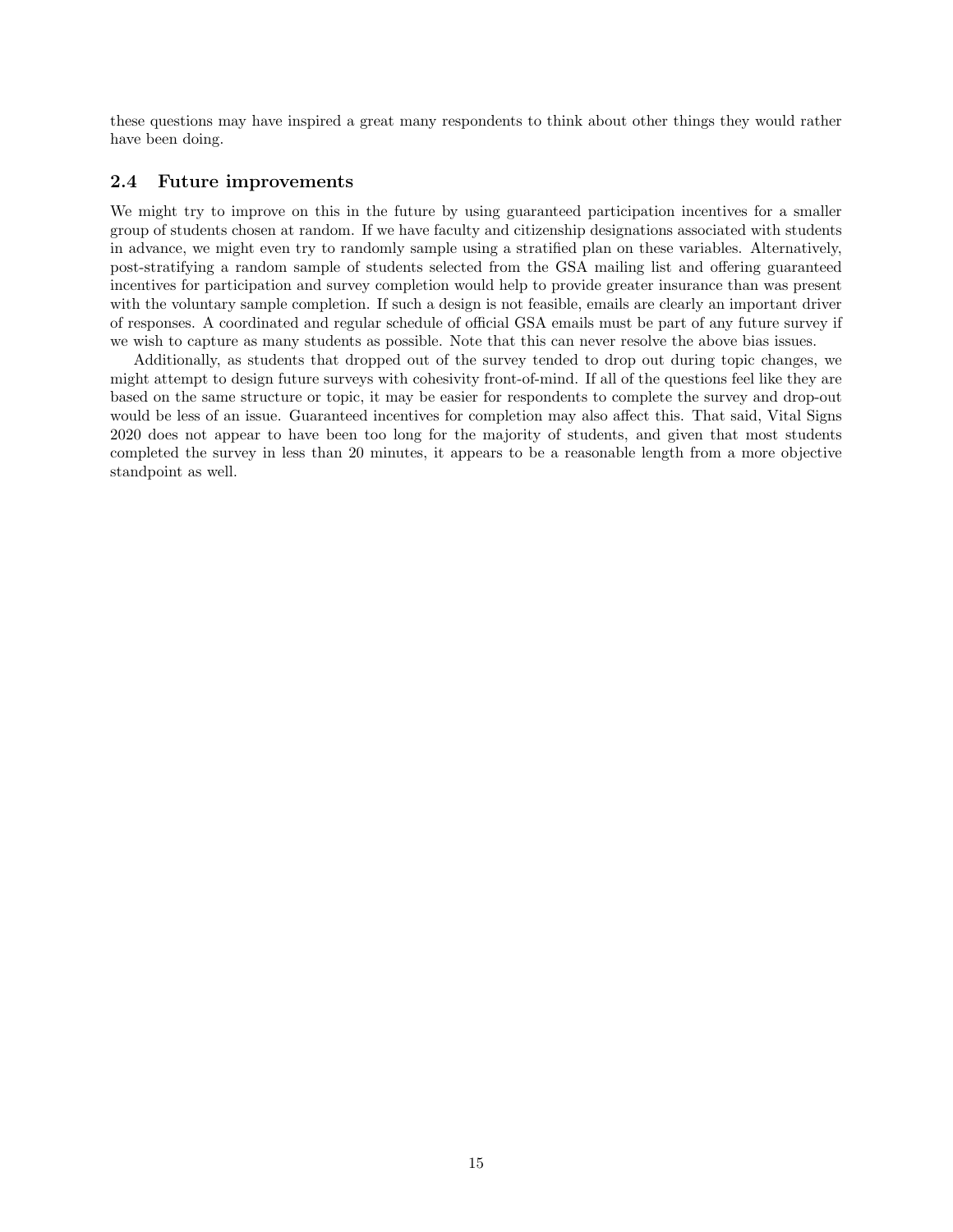## <span id="page-15-0"></span>3 Demographics

There is a small quirk in this section of the survey seen in Figure [1:](#page-6-0) the overall non-response rate jumps despite no corresponding jumps in the faculties. These non-respondents correspond to individuals which started the survey but left before stating their faculty, and so have no demographic information recorded. Next, viewing the horizontal axis we can see that the survey recorded 18 demographic variables. It should be noted, however, that the first 9 variables were automatically recorded by SurveyHero, and included information like the time started and last time edited. Consequently, there are 10 actual responses of interest. Note that for the analysis that follows, all responses with a frequency of less than five have been amalgamated into a category of "Other".



#### **Response counts by citizenship, faculty**

<span id="page-15-1"></span>Figure 12: Response counts by faculty and citizenship.

Looking again at the responses by faculty and citizenship in Figure [12,](#page-15-1) we can see that engineering and citizen responses dominate our survey, and that for these important demographic sub-groups we tend to have rather small sample sizes. This compounds the non-random nature of our sampling plan, and limits heavily the inference we might draw about the population of all graduate students at the University of Waterloo. For this reason, this report will not be producing any confidence intervals, nor will statistical significance be evaluated. These are useful tools to establish inference, but they would likely be misleading for this data, and would overstate the ability of our survey to answer the important questions we have about the graduate student population. Not all is lost, however. The results of this survey can still be suggestive of patterns that are present for the graduate student population, and motivate GSA action in the future. They simply must not be taken as proper measures of the populations of interest, and so only accepted with a grain of salt.

Next, we might be curious about the distributions of masters and PhD students, as well as full time and part time students. Of the 1247 students that responded to the question of enrolment, 1123 were full time students, 114 were part time students, and 10 were inactive. Full-time students are highly dominant in our sample, but if one inspect the student headcounts produced by UW, it is clear this is not true generally. UW reports, in Winter 2020, that there were 4849 full-time students and 1288 part-time students. It is clear our sample is heavily biased towards full-time students, and that GSA outreach does not garner the same response from full-time and part-time students.

A similarly unbalanced picture is present of the campus counts. Among respondents, 1125 indicated that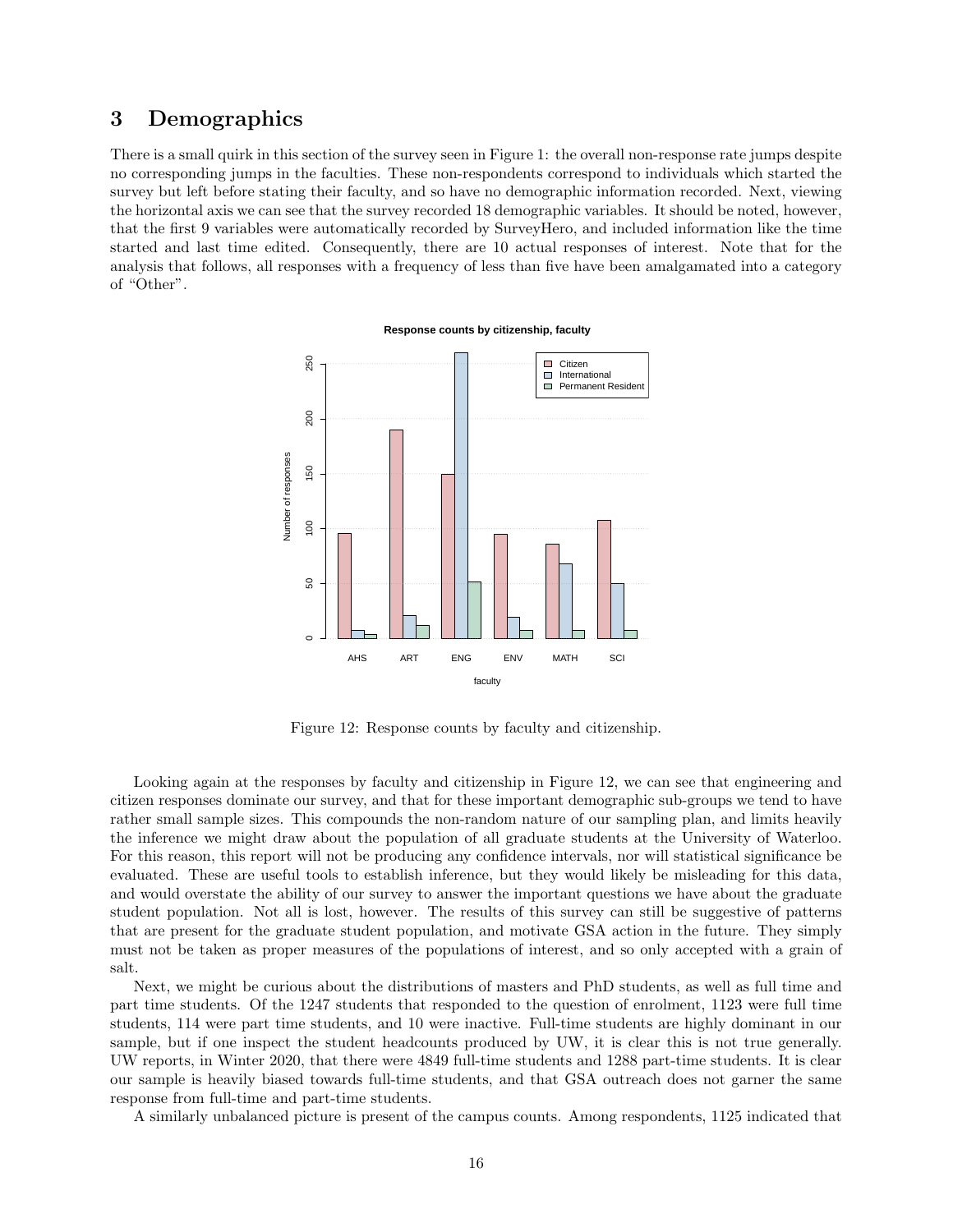they study at the main campus, while only 119 respondents are from satellite campuses or online. While the public headcounts data does not seem to indicate these totals, it should be clear that our sample primarily reflects the opinions of main campus students, and aggregate summaries will be less reflective of the experience of students at satellite campus locations and online.



**Year in current program in survey responses**

<span id="page-16-0"></span>Figure 13: The years into program by program for survey respondents.

In our survey, there are 728 master's students, of whom 280 are course-based, 66 are in professional programs, and 382 are in research-based programs; and 514 PhD students. The UW headcounts suggest that in Winter 2020 there were 2195 PhD students and 3908 master's students, so our sample is not greatly biased in this regard, though PhD students are slightly over-represented in our sample.

Finally, we can view the year of our respondents into their respective programs in Figure [13.](#page-16-0) Each of the programs has a different, but unsurprising, set of responses for years into program. PhD responses are rather evenly distributed between one and three years, while all master's responses are predominantly first years or second year students. This is consistent with knowledge of the typical length of these programs, but is nonetheless interesting to see in the data.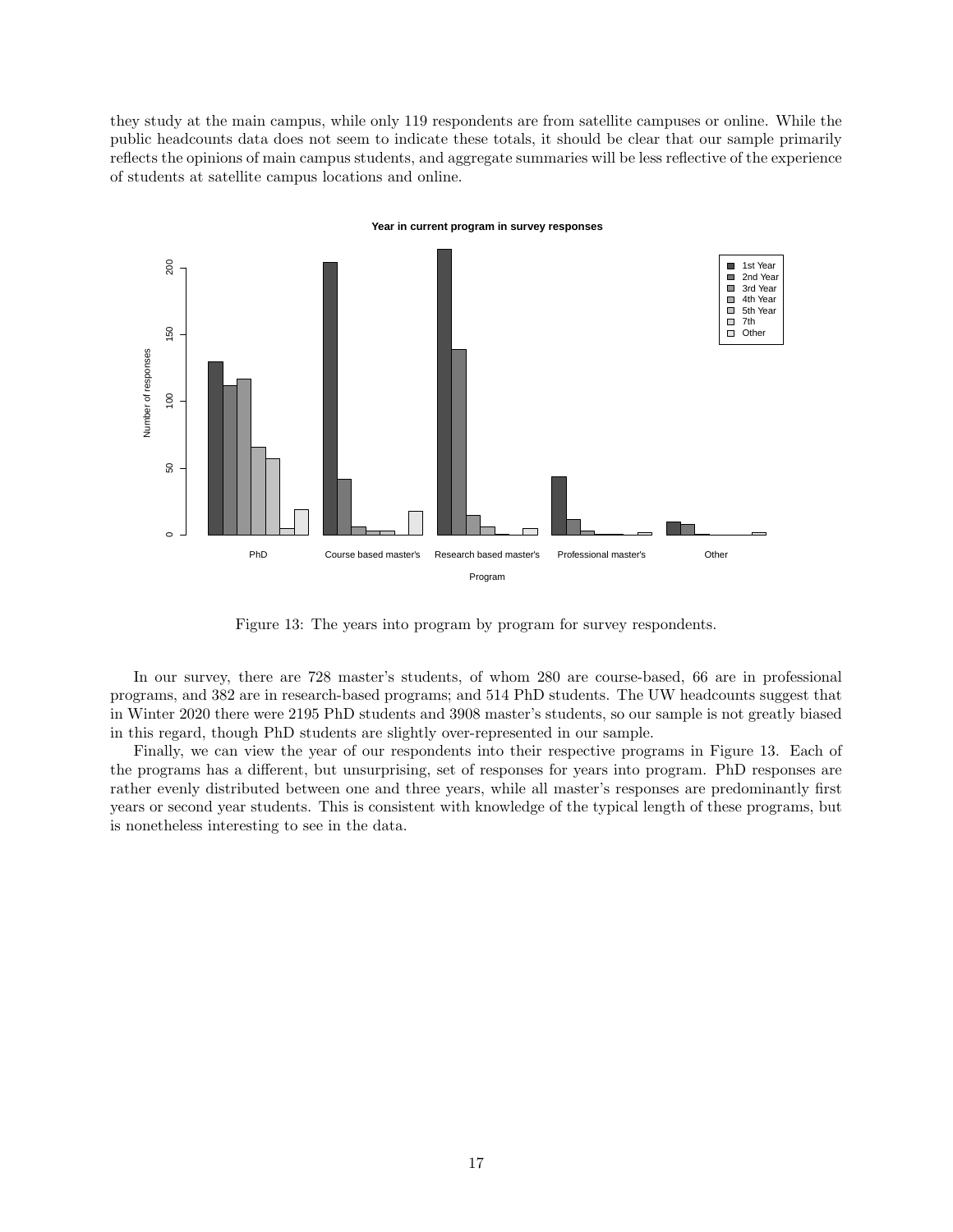## <span id="page-17-1"></span>4 Experience

With the stage set by viewing the demographics, some analysis of the experience section is worthwhile. While this was a relatively short survey section which focused on one particular question in four parts, it is a key question in the survey, as overall student satisfaction is ultimately what the GSA attempts to improve. Pursuing that goal, the survey asked students to rate their experience at UW overall, socially, academically, and in their program each on a five-point Likert scale. The overall responses are summarized in Figure [14,](#page-17-2) and broken down for each faculty in Figure [15.](#page-18-0)



<span id="page-17-2"></span>Figure 14: Distribution of student responses to the question of their experience at UW.

The first aspect of these plots to note is that the social aspects of UW are rated poorer than other aspect across all faculties. Far more people consider the social environment provided by the school to be "Average" or worse than the other aspects. Still, the overall message is positive, across all faculties most students are rating all aspects positively. Now, the faculty of students is perhaps only loosely related to their overall opinion of UW, so a more important question, and more relevant question for future planning, might be that of what aspects of this survey are more strongly related to this overall experience. These associations cannot be taken as gospel, but may provide guidance in future decision making.

### <span id="page-17-0"></span>4.1 Associations with experience

In order to evaluate the associations present in this survey, there are two key tools. The first is the  $\chi^2$  test of independence applied to contingency tables, and the second is the use of the permutation tests to allow this test to be flexibly performed for even small sample sizes. Combining these two, we can simulate the generation of any pair, or indeed and abritrary combination of variables, in order to see how exceptional the observed pattern of responses would be if there truly were no relationship. This gives a p-value which we must be careful to interpret correctly. Unlike typical p-values, which suggest the porbability of a hypothesis in the wider population, this p-value is a simple measure of dependence, like a correlation. Unlike the correlation, smaller values indicate a stronger relationship.

While this tool is powerful, we must still be judicious in its application. This data set has 185 different points of data for each respondent, giving roughly 17,000 possible pairwise combinations. Sorting through all of these accurately is not a simple task. While we could use some adjustment for multiple testing, a safer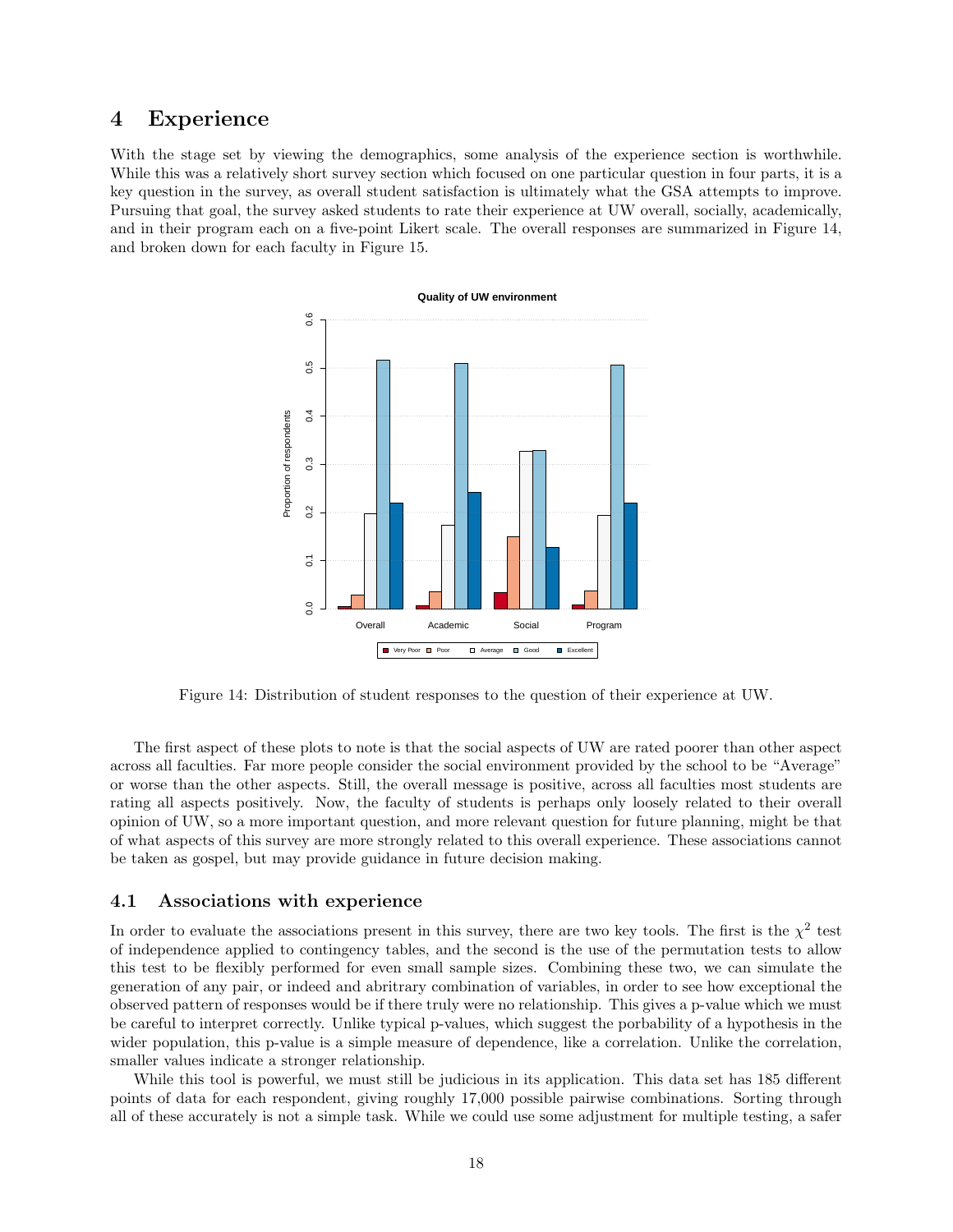

<span id="page-18-0"></span>Figure 15: Distribution of student responses to the question of their experience at UW, divided by faculty and coloured as in Figure [14.](#page-17-2)

approach is to use the above method only when there is an obvious actionable insight that could be gained by its application. Knowing that the opinion of the quality of chairs is associated with knowledge of the UW smoking policy, for example, does suggest give any obvious actions by the GSA. With that in mind, simulated  $\chi^2$  tests were applied to all variables to compare them to the overall experience features. A quick scan of the associations over the data can help inform further searches:



Figure 16: Associations with overall experience.

The anchoring effect of the chained Likert scale can be seens clearly here, as all overall experience variables are strongly associated with one another. Clearly, however, the result of this analysis is not the clear-cut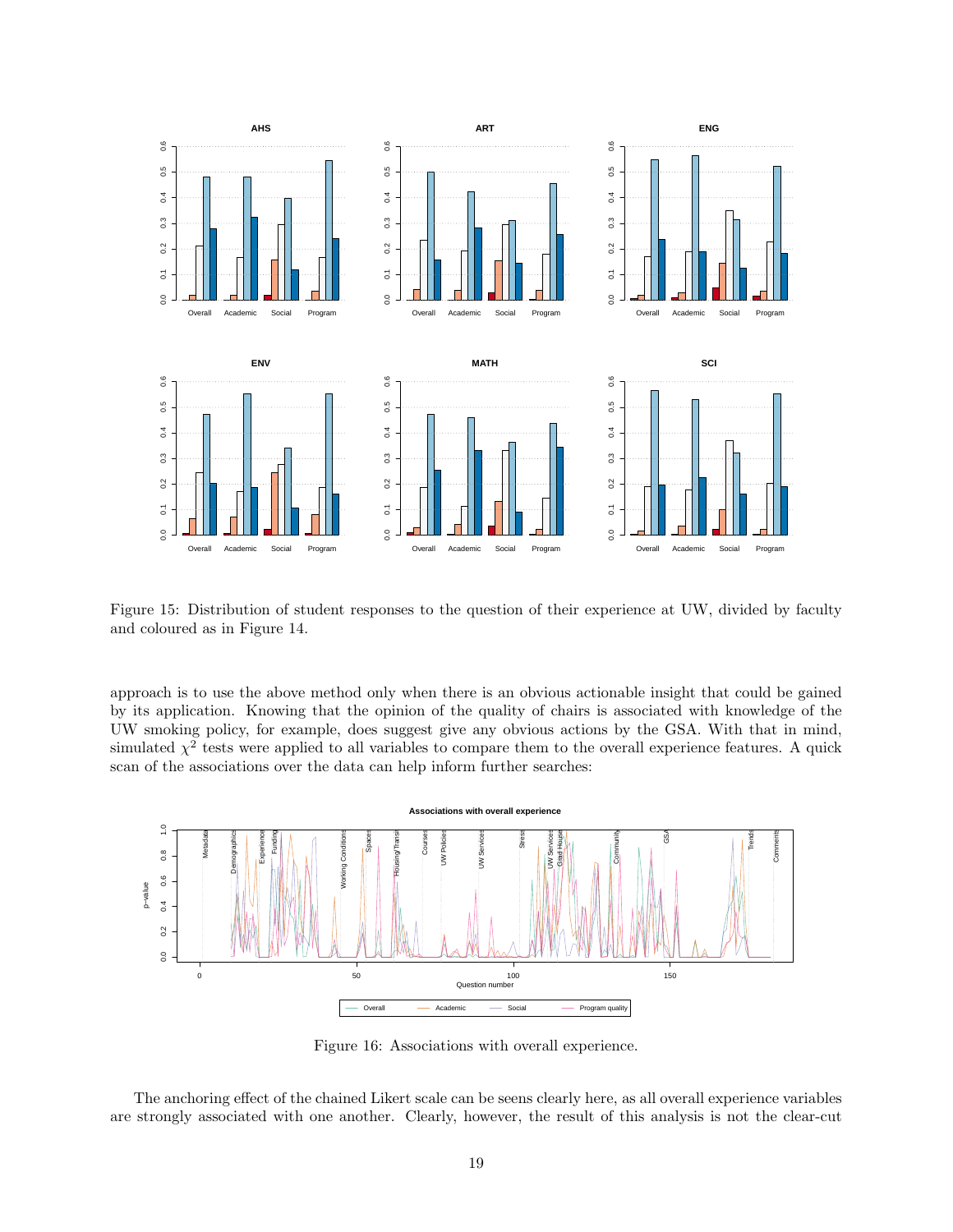answer we would like. Rather than narrowing down our search significantly, a large number of variables seem to have significant relationships with each and every overall experience variable. Some of these associations emphasize our inability to determine causation from this data. What we would really like to know is what variables cause students to enjoy their time at UW more, but measuring association can never tell us this. The strong associations present between knowledge of UW policies and all experience variables, for example, defy an obvious causal interpretation. This demonstrates how mining the data for associations can easily mislead us or provide us with useless information. If that is so, what are we to do?

Well, we must simply set our sights lower and investigate a few key questions that are obvious from the early analysis. The two main questions explored are that of the impact of students who have spent less time at UW on the observed trends, the differences between the respondents that submitted shortly after official GSA emails and those who responded at other times, and the sizable minority of students that feel no community at UW. Additionally, at the request of the executive, some summary of topics appearing in student comments will be addressed.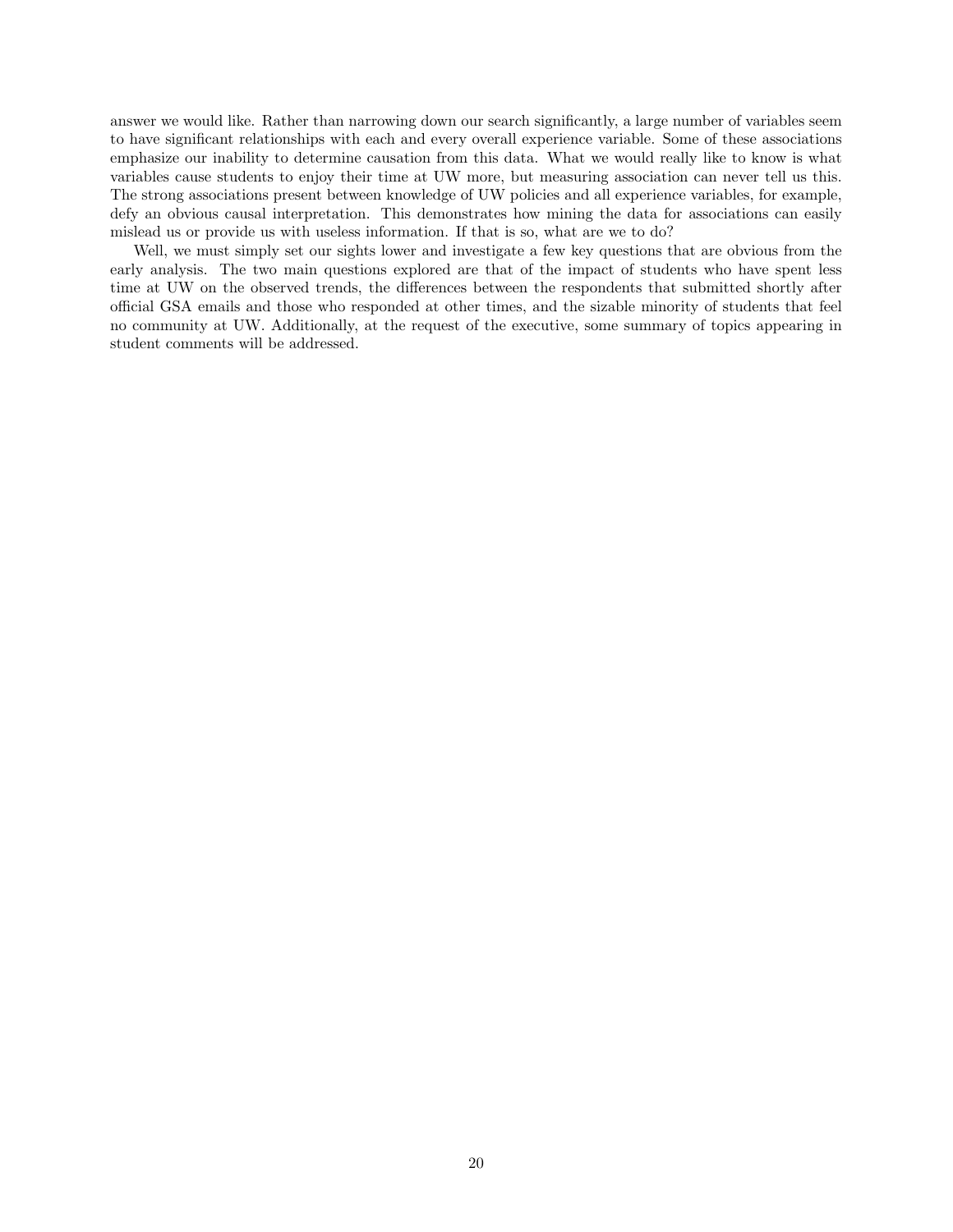## <span id="page-20-0"></span>5 Particular investigations

The included summaries and itemized council report should answer any direct questions about the data and responses to each question. Consequently, a handful of specific questions were investigated.

### <span id="page-20-1"></span>5.1 Email communication bias

The first of these questions involves Figure [8](#page-11-1) and the typical method of communication students use to get GSA news. As roughly 50% of respondents seemed to respond within half a day of one of the official GSA emails, the main method, that of emails, is somewhat questionable. Perhaps the prevalence of this method of communication was simply a result of the survey collection method, as respondents to the survey seem to have largely been driven by emails. As a consequence, we can consider splitting the data into two sections, those responses from the 12 hours following an official GSA email, and those responses not. Figure [17](#page-20-2) demonstrates this split, with red bands indicating these half-day windows.



<span id="page-20-2"></span>Figure 17: Response counts by hour, with the twelve hour periods following GSA emails marked in red.

These bands include 483 responses, or 44%. The immediate question that is posed by this split is that of the impact on how these respondents get news from the GSA, in particular email news. Table [5.1](#page-20-2) displays the counts of these groups for email communication.

|                                  | Half day after GSA emails All other responses |     |
|----------------------------------|-----------------------------------------------|-----|
| Get news by email                | 423                                           | 518 |
| Do not get news by email $\vert$ | 60                                            | 93  |

Table 1: Counts of respondents getting GSA news through email by time of response relative to GSA email.

A quick inspection suggests that there is no meaningful difference here, and margin-controlled simulated sampling of this table with the chi-squared statistic indicates that there is little difference between these two groups of respondents. This is somewhat welcome news, as it suggests that the responses to this question do not reflect the sampling method, but must still be accepted only cautiously. I do not know the email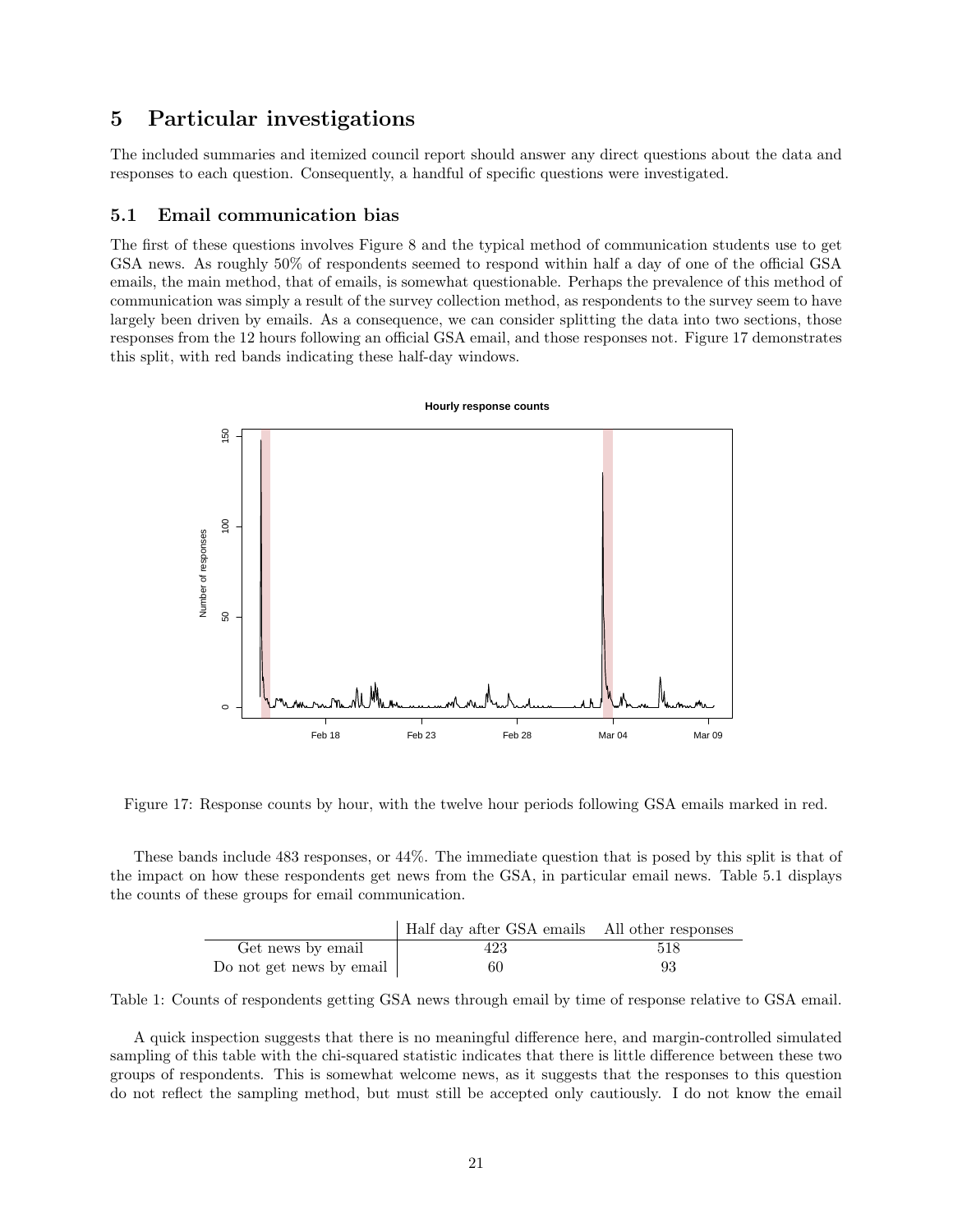patterns of all councillors, and so it is totally possible this bias as a result of collection is still present, but simply hidden.

Still, a number of hypotheses readily spring to mind about these groups. Perhaps the early respondents are more engaged socially or academically, and hold the GSA in higher esteem. To address such nagging questions, simulated chi-squared tests were performed for these groups with every other question in the survey. This broad testing found no great differences between them. It seems that this split is somewhat arbitrary and does not reflect an aspect of the respondents faithfully.

### <span id="page-21-0"></span>5.2 Trends

Another, perhaps more interesting, point of bias presents itself in the trends section of the Vital Signs survey. In this section, the dominant responses across all faculties were primarily neutral. That is, most respondents choose options corresponding to no change across most questions of the trends perceived in student life.

This could be taken purely as an indication that nothing has changed, but the time frame of these questions was three years. If we recall from the exploration of demographics, this time frame is longer than the time a majority of respondents have spent at UW. There can be little doubt these respondents may therefore answer this question in a neutral fashion, as they would not know how the university has changed over a time period they haven't seen. Consequently, another split might be introduced which separates the respondents by their year into their program. The responses in the trends section can then be investigated to gain a more accurate reflection of the perception of change among students with the requisite experience. This comes at a cost of sample size, however: in total, only 284 respondents, or 26%, have been at UW for three years or more.

Several trend questions showed large response differences between these groups. Using the simulated chi-squared test procedure, a p-value was generated for each trend questions compared to the number of years spent at UW. Tables [5.2](#page-21-0) - [5.2](#page-22-1) display the trend questions in which the groups had significantly different answers. For all other questions, the aggregate response is a good reflection of both group's response to the question. Notice that the respondents with more time spent at UW tend to take more negative positions about affordability, overall, and student health trends. This is most marked in affordability, where the persistent preference for neutral responses is gone for the more experienced group and most of them state that affordability is getting worse. More experienced students are also more likely to rate the trend in GSA representation positively.

|                    | Three years or more | Less than three years |
|--------------------|---------------------|-----------------------|
| Improving          | 18                  | 62                    |
| Somewhat improving | 69                  | 217                   |
| Staying the same   | 134                 | 423                   |
| Somewhat worsening | 42                  | 85                    |
| Worsening          | 91                  | 23                    |

Table 2: Counts of respondent overall trend responses by time spent at UW. While the neutral option still dominates, the students with more UW experience tend to be slightly more negative than their less experienced peers.

|                    |    | Three years or more Less than three years |
|--------------------|----|-------------------------------------------|
| Improving          |    | 20                                        |
| Somewhat improving | 16 | 77                                        |
| Staying the same   | 86 | 342                                       |
| Somewhat worsening | 88 | 226                                       |
| Worsening          | 90 | 145                                       |

Table 3: Counts of respondent affordability trend responses by time spent at UW. Negative trends dominate the experienced UW students, with a majority indicating that affordability is worsening.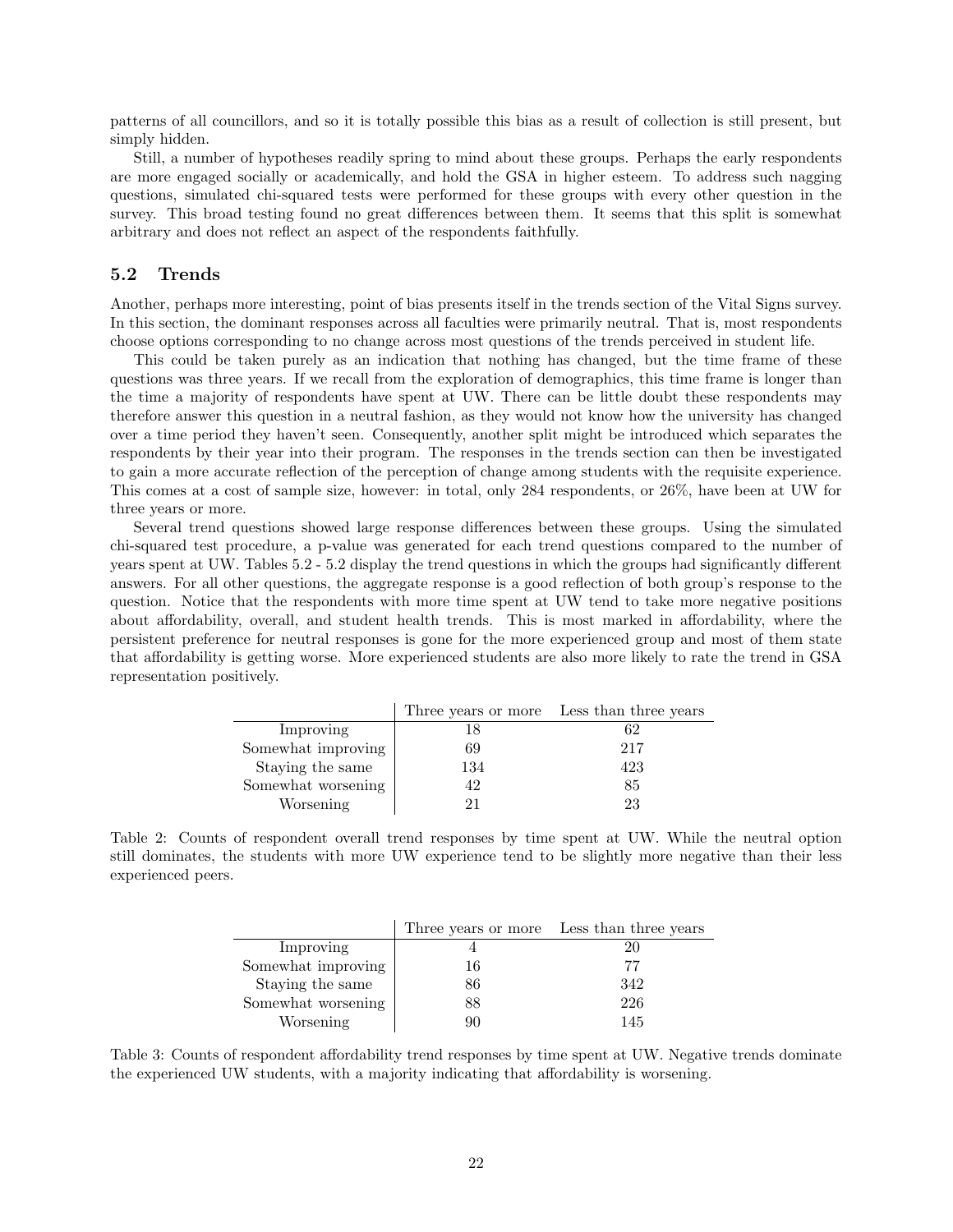|                    | Three years or more | Less than three years |
|--------------------|---------------------|-----------------------|
| Improving          | 13                  |                       |
| Somewhat improving | 76                  | 165                   |
| Staying the same   | 156                 | 517                   |
| Somewhat worsening | 21                  | 63                    |
| Worsening          | 18                  | 91                    |

<span id="page-22-1"></span>Table 4: Counts of respondent GSA representation trend responses by time spent at UW. Neutral responses again dominate both groups, but the students with three years of time or more seem to be slightly more positive.

|                    |     | Three years or more Less than three years |
|--------------------|-----|-------------------------------------------|
| Improving          |     | 37                                        |
| Somewhat improving | 46  | 176                                       |
| Staying the same   | 124 | 381                                       |
| Somewhat worsening | 67  | 142                                       |
| Worsening          | 36  | 74                                        |

Table 5: Counts of respondent affordability student health responses by time spent at UW. Neutral responses dominate both groups, but students that have spent three years or more at UW tend to be slightly more negative.

## <span id="page-22-0"></span>5.3 Respondents without social community

A final question of interest comes directly from the social community question. While most students feel a part of some community, typically within their program or department. Alarmingly, however, 269 respondents, or about 25%, indicated that they feel no sense of community at UW whatsoever. Even if this number is over-represented in our sample, this suggests several hundred students have no social community on campus. Perhaps this group will display serious differences compared to the rest of the respondents?

Once again, simulated chi-squared tests were used to compare the responses to every question in the survey for respondents that feel no sense of community and those that feel some. Perhaps unsurprisingly, the students that feel no sense of community tended to be much more negative than their peers in a community. This negativity did not just affect social questions, but was true for questions on course experience, funding aspects, and academic aspects of UW life. Additionally, these students were not only isolated socially, but academically, indicating that they were much less likely to feel a part of an academic comunity at UW. These respondents are less likely to attend Grad House or use any UW or GSA service to handle their stress, and were much more likely than their socially connected peers to indicate that aspect of graduate student life are worsening in the trends section.

This suggests that these students feel a lack of community largely due to a lack of engagement with social activities and spaces. Whether their overall negative outlook is a cause or a result of this cannot be said with any confidence. Clearly, these students engage less with social spaces and find UW to be a less pleasant environment, but both of these facts may be the result of some other, unmeasured, aspect of these students. It is not clear whether they prefer to avoid these social settings or if they are just uneasy to do so. Their answers to the Grad House barriers did not differ from socially connected respondents, and so finances may be a factor in their decision making.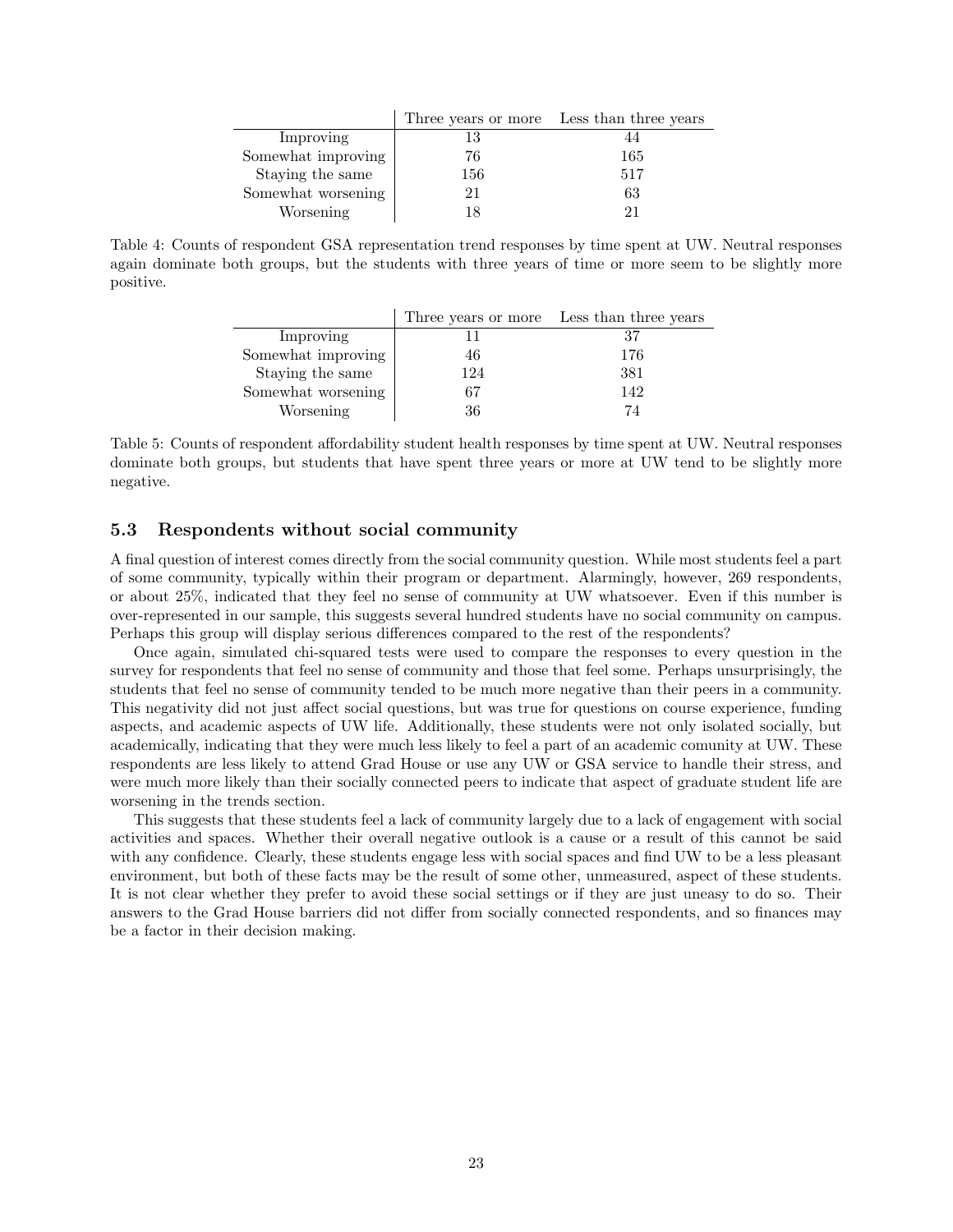## <span id="page-23-0"></span>6 Comments

The final part of the Vital Signs survey provided students with two open-ended comment questions, the first asking respondents about the major factors affecting student life, and the second for general final comments. Analysis of these comments is provided below.

## <span id="page-23-1"></span>6.1 Major factors

In order to get a broad sense of what factors were mentioned most commonly by respondents, the comments were split by space characters and punctuation and "stop words" (uninformative words such as prepositions and articles) were removed. The number of comments which mentioned each of these individual words could then be counted to give a rough sense of the most frequent factors mentioned. Figure [18](#page-23-2) displays the most frequent words in a bar plot.



<span id="page-23-2"></span>Figure 18: The most frequently used words in the major factors section.

This is suggestive of a few patterns, but a great deal of information has been lost. For example, "health" and "funding" appear in these top terms, but the context of these terms is missing. "Mental health" is its own concept separate from physical health, and without greater context, these two cannot be separated. Consequently, a 'shingled' pair of words approach was taken. This approach records every pair of words that occurs in a comment, with each word recorded separately both by what word it follows and precedes. This leads these pairs to overlap adjacent pairs by one word, like overlapping shingles on a roof. Figure [19](#page-24-0) shows a bar plot of these shingles.

The greater context provided by these pairs is quite enlightening, and suggests that finances, social activities, and mental health are the main factors of student satisfaction. A more intuitive way this can be visualized is a word cloud:

More sophisticated topic methods, such as principal component analysis, were attempted on the data, but failed to produce meaningful outputs. The variation present in the relatively small number of comments with a relatively varied vocabulary meant that comments were too varied to be effectively summarized by these means.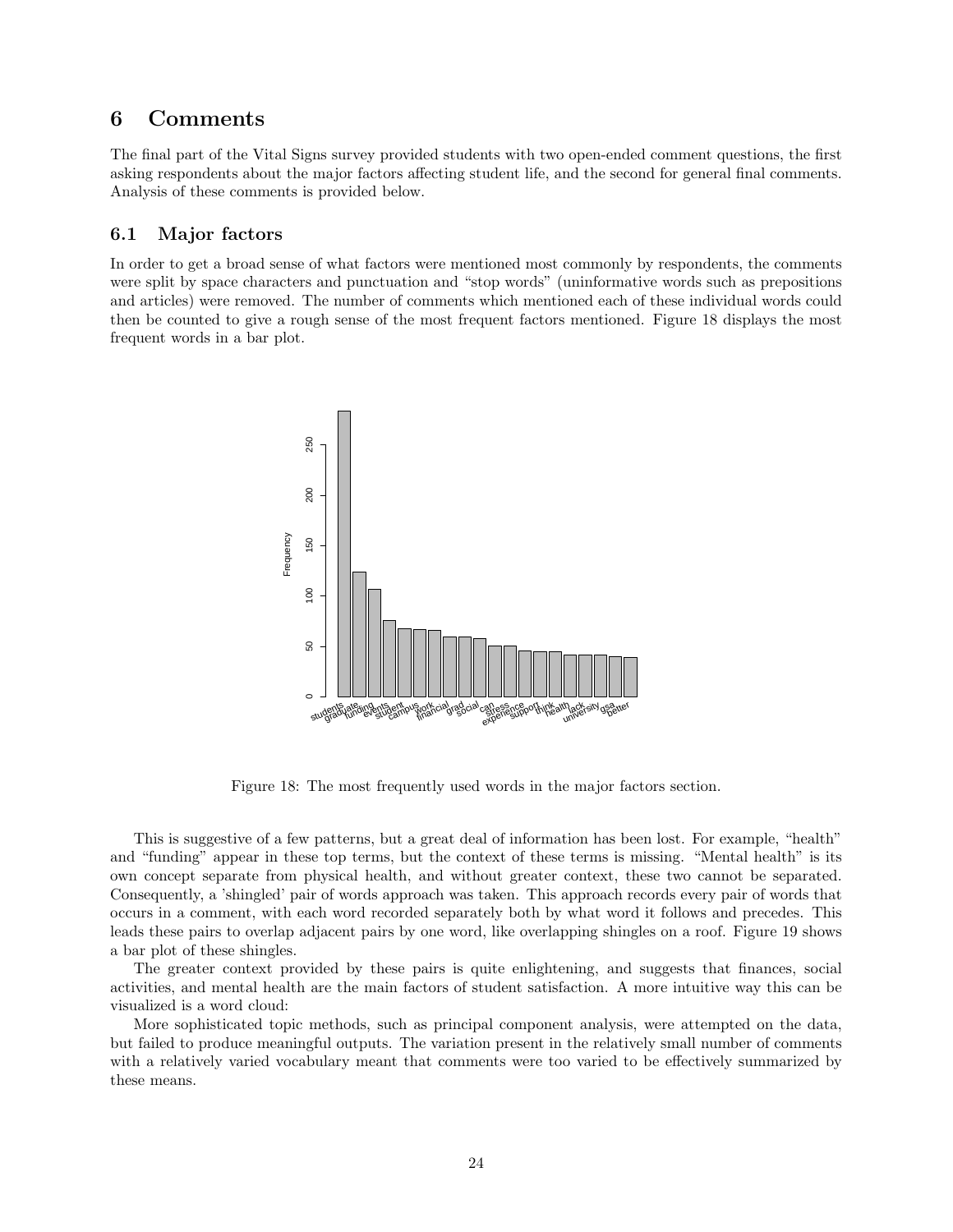

<span id="page-24-0"></span>Figure 19: The most frequent paired word shingles in the main factors section. Note that int. stands for international and common variants of "graduate student" have all been replaced with "grad student" for simplicity.



Figure 20: Word cloud for paired word shingles in the main factors question with "grad student" removed to make other words more visible.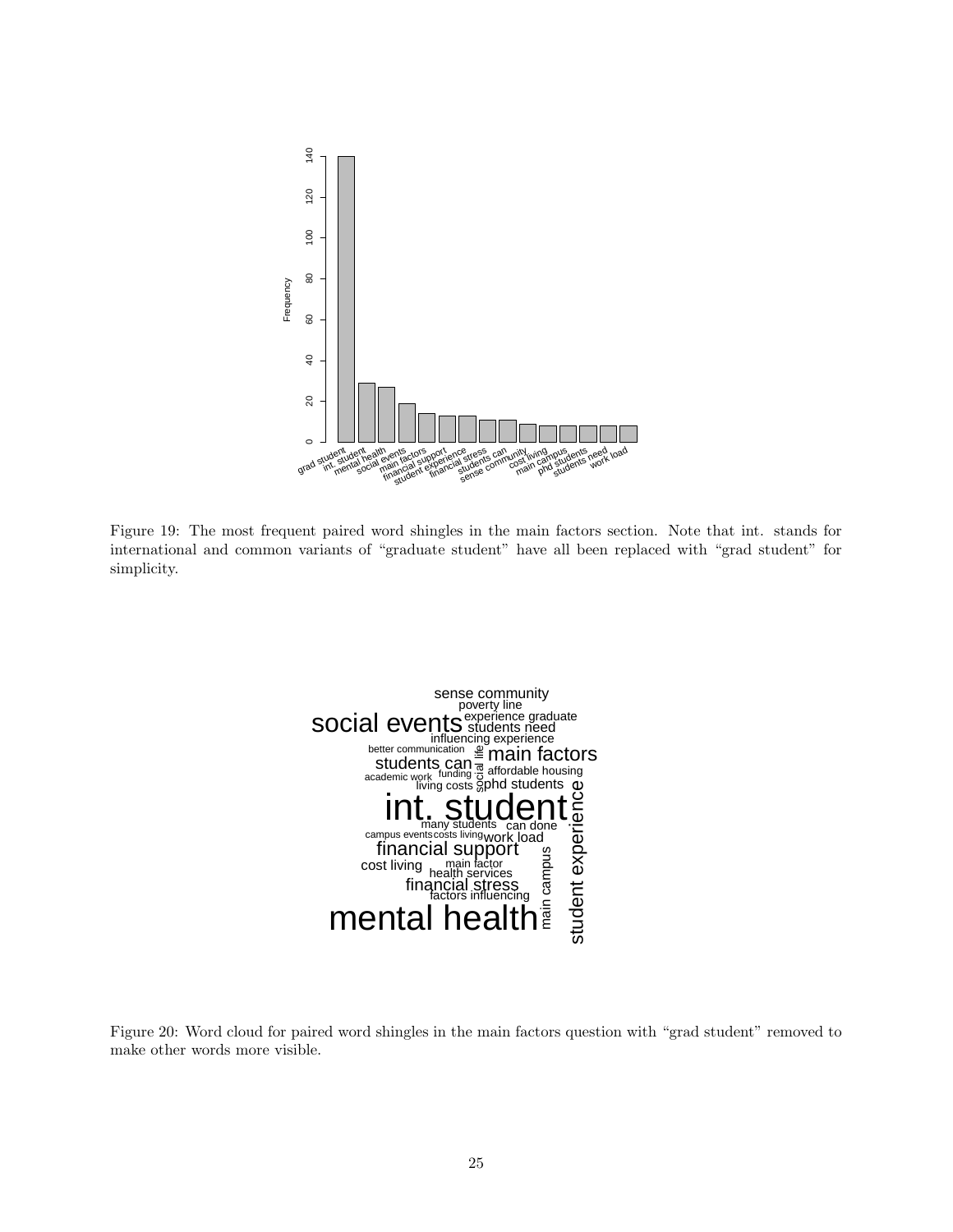#### <span id="page-25-0"></span>6.1.1 For socially disconnected students

Two main themes emerged from reading these comments: funding and social activities. Many students commented that they feel the GSA should support more social events, particuarly at a local level within departments and programs. They found, unsurprisingly, that their lack of social life was a major factor in their quality of life, and wanted to see more opportunities provided to address that. Funding was mentioned as a source of stress for students specifically in this section, and many of the socially disconnected students echoed this thought in their main factor comments.

### <span id="page-25-1"></span>6.2 Final comments

Addressing the topics presented in the final comments, an identical approach to the main factors was taken. The plots that resulted are displayed below.



Figure 21: The most frequently used words in the final comments section.

Now, unlike the major factors section, the lack of a context around these comments means that even the word pairs are not clear. While "mental health" and "grad house" have been mentioned by many students, it is imperative that we know what students said about these aspects of their UW experience. To that end, comments containing these pairs were identified and viewed to get a sense of student feedback on these services.

On Grad House, students were split. Roughly half of commenters were positive about Grad House, and another half suggested the menu and food need improvement. A third common theme was the accessabiliy of Grad House, with several students mentioning they find it inconvenient to go to Grad House due to its location on main campus, while they are studying on a satellite campus.

Mental health services had a very common theme. Students are dissatisfied with the limits on the number of appointments they might take and a sense that the counselling services are underfunded or overworked. Respondents identified a focus on undergraduate mental health as a key aspect, as the graduate experience is very different and tailoring services to serve undergrads can lead to graduate students being underserved. It should be noted that mental health, health services, and counselling services were all mentioned in this context in roughly the same way.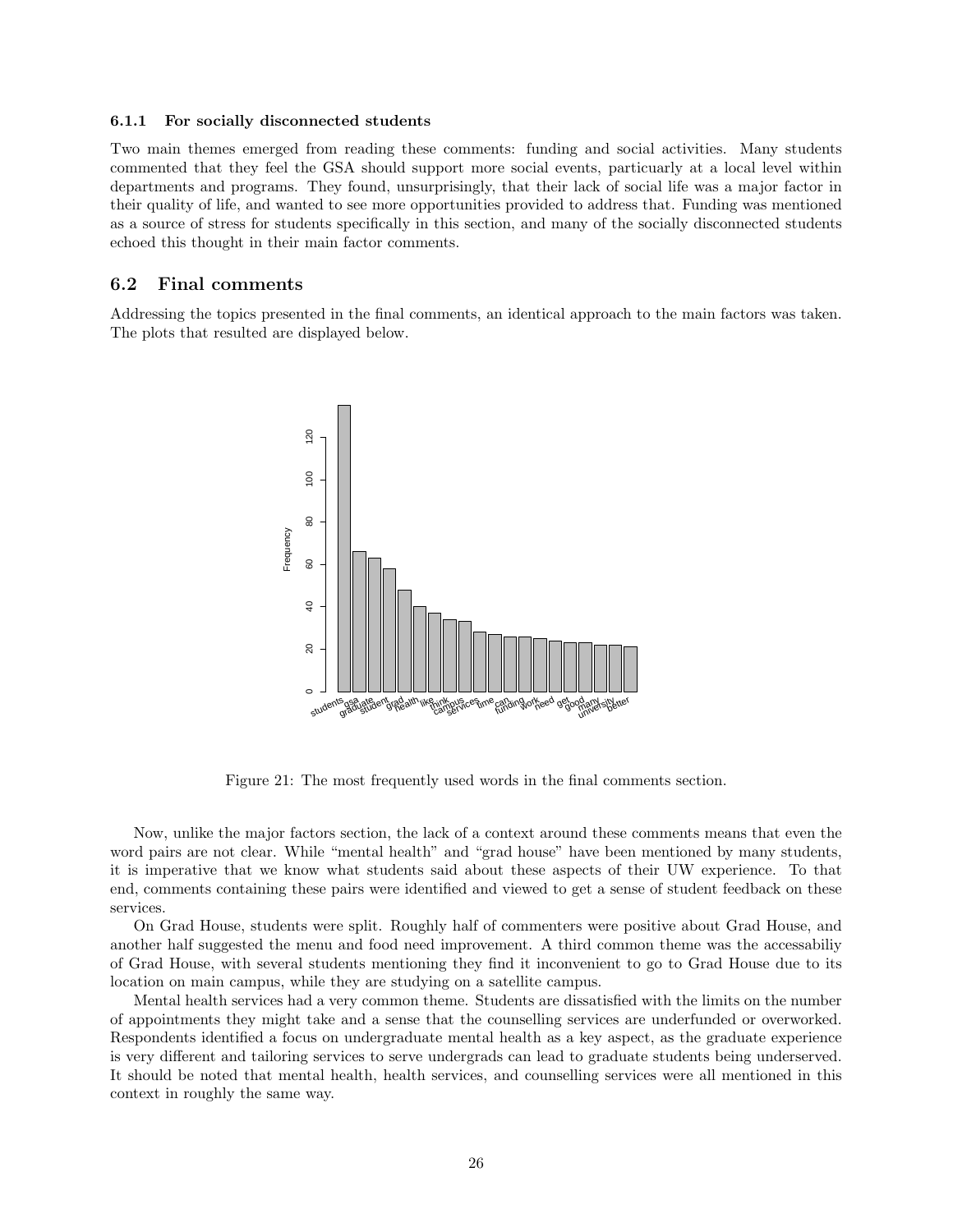

Figure 22: The most frequent paired word shingles in the final comments section. Note that int. stands for international and common variants of "graduate student" have all been replaced with "grad student" for simplicity.



Figure 23: Word cloud for paired word shingles in the final comments with "grad student" removed to make other words more visible.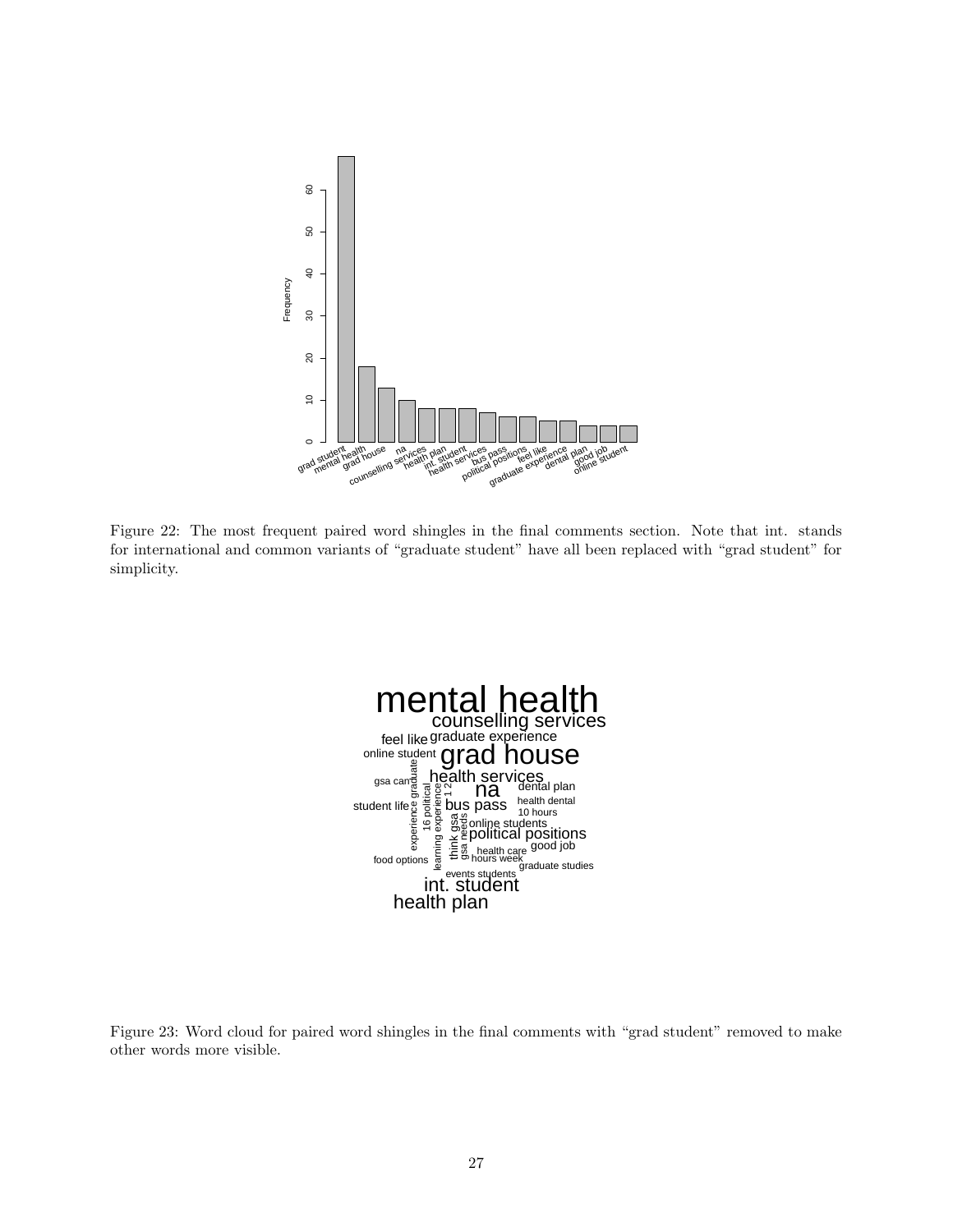#### <span id="page-27-0"></span>6.2.1 For socially disconnected students

In order to gain some greater insight into the socially disconnected students identified in [5,](#page-20-0) the comments were split and the socially disconnected comments were read. The first feature to note is that these students were much more likely to place a response in the final comment section than students that feel some level of connectedness. A number of aspects became clear in these comments. The first of these was that many of these individuals are part of small minorities at the university, whether by race, campus, or program. That said, the demographic variables recorded do not differ severely between the socially disconnected respondents and others, with the exception of the department. This is consistent with these comments.

Additionally, international student woes and a lack of GSA engagement appeared in these comments quite frequently. This should not be taken too seriously, however, as this group was not, on average, exceptionally different from the socially connected students on these aspects. That said, the knowledge gained on the importance of email to contacting graduate students should be taken to heart to at least attempt to address this concern. While we must be careful not to base all policy on a handful of vocal discontents, following good overall policy does not hurt. What is clear is that many of these students had negative opinions of this survey itself, as the comments frequently took time to chastise the GSA for creating a bad survey which they felt gve them few options to express themselves.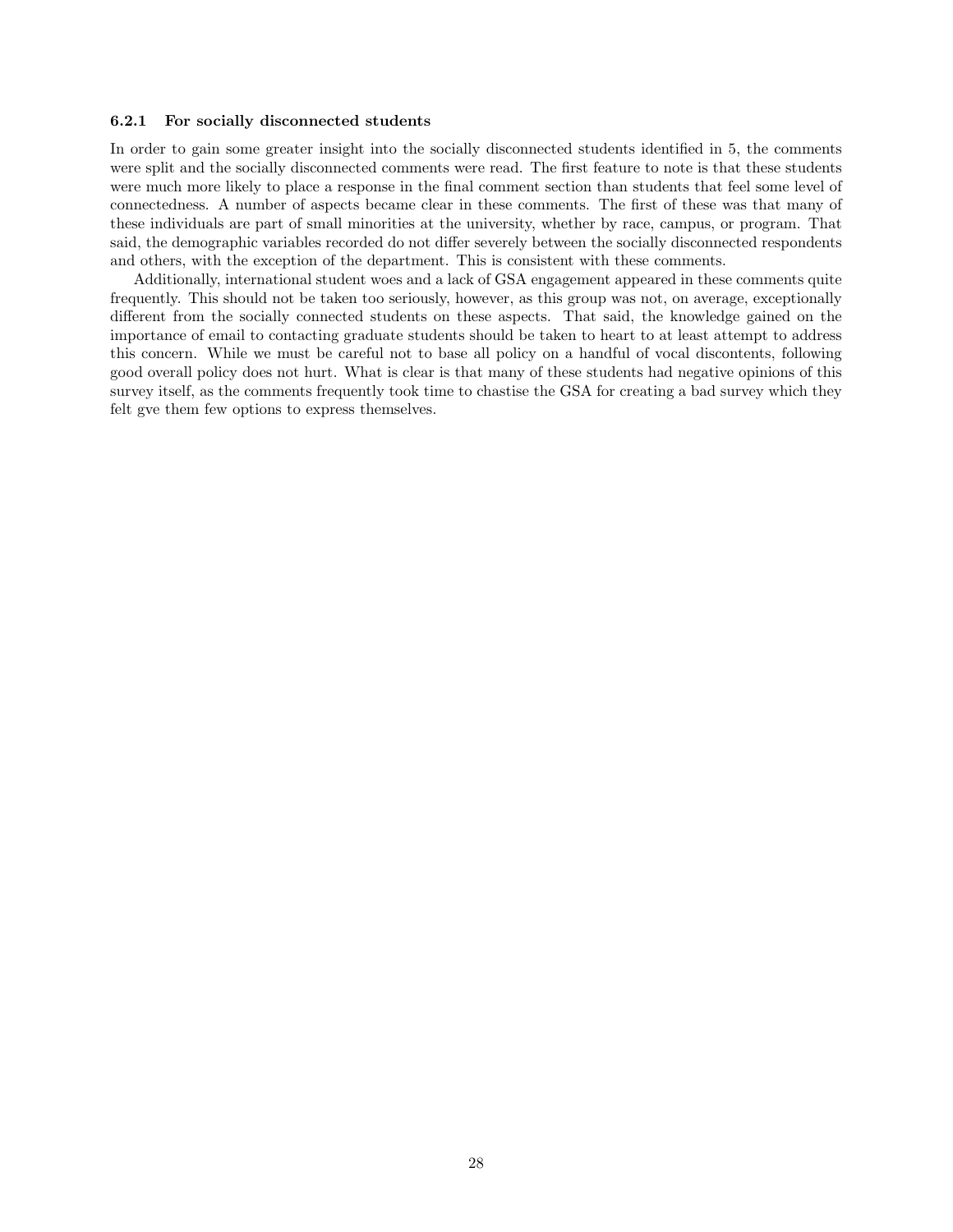## Appendix



Figure 24: The content of the GSA emails about the Vital Signs Survey.

### Report Provided to Council

The summary below presents of my main initial findings in the analysis of the GSA 2020 Vital Signs Survey. A number of avenues of invesetigation, such as the trends responses among more appropriate subsets and the comparison of email-driven respondents and other respondents, have not been pursued. Should there be GSA council interest in these or other analyses, a final report which incorporates this councillor feedback could be provided by May 13th, 2020. This would provide some time to perform the analysis that councillors are most curious about, as well as to address comments about the analysis already performed.

#### Summary

The 2020 Vital Signs Survey collected 185 data points for 1269 participants over several dozen questions using the SurveyHero platform. Of these 1269 participants, a total of 1094 completed the entire survey while 175 exited the survey at some point. This is a derived number; SurveyHero has a different completion criteria which reports those responses that did not provide an email or comments as incomplete, despite the problems with that convention. Regardless, 1269 and 1094 represent roughly 20% and 18% of the UW graduate student body (official headcounts can be found [here\)](https://uwaterloo.ca/institutional-analysis-planning/university-data-and-statistics/student-data/student-headcounts). This was not uniform across faculties, however, and Applied Health Science and Mathematics had markedly lower response rates than the other faculties (see Figure [7\)](#page-10-0). For clarity, all percentages reported are for the response on that particular question unless otherwise indicated.

First, there are a few things to note about the survey construction and deployment, Figures [9](#page-11-0) and [1](#page-6-0) indicate that respondents typically took less than 30 minutes to complete the survey and only one in seven dropped out part way through. These two numbers suggest that efforts to streamline and simplify the survey undertaken during construction were worthwhile. As for deployment, there are fewer positives to report. The importance of emails in eliciting responses, shown in Figure [8,](#page-11-1) and the differing response rates by faculty suggest our sample is biased. As we did not perform a statistical sampling plan, we cannot be certain how, but a number of answers, such as the main method of reading GSA news (unsurprisingly "Email" in a survey driven by mass emails), display this bias.

A majority of respondents are involved in some sort of research, and are master's students. This has implications for the year into the program of respondents, as master's programs tend to be shorter, and so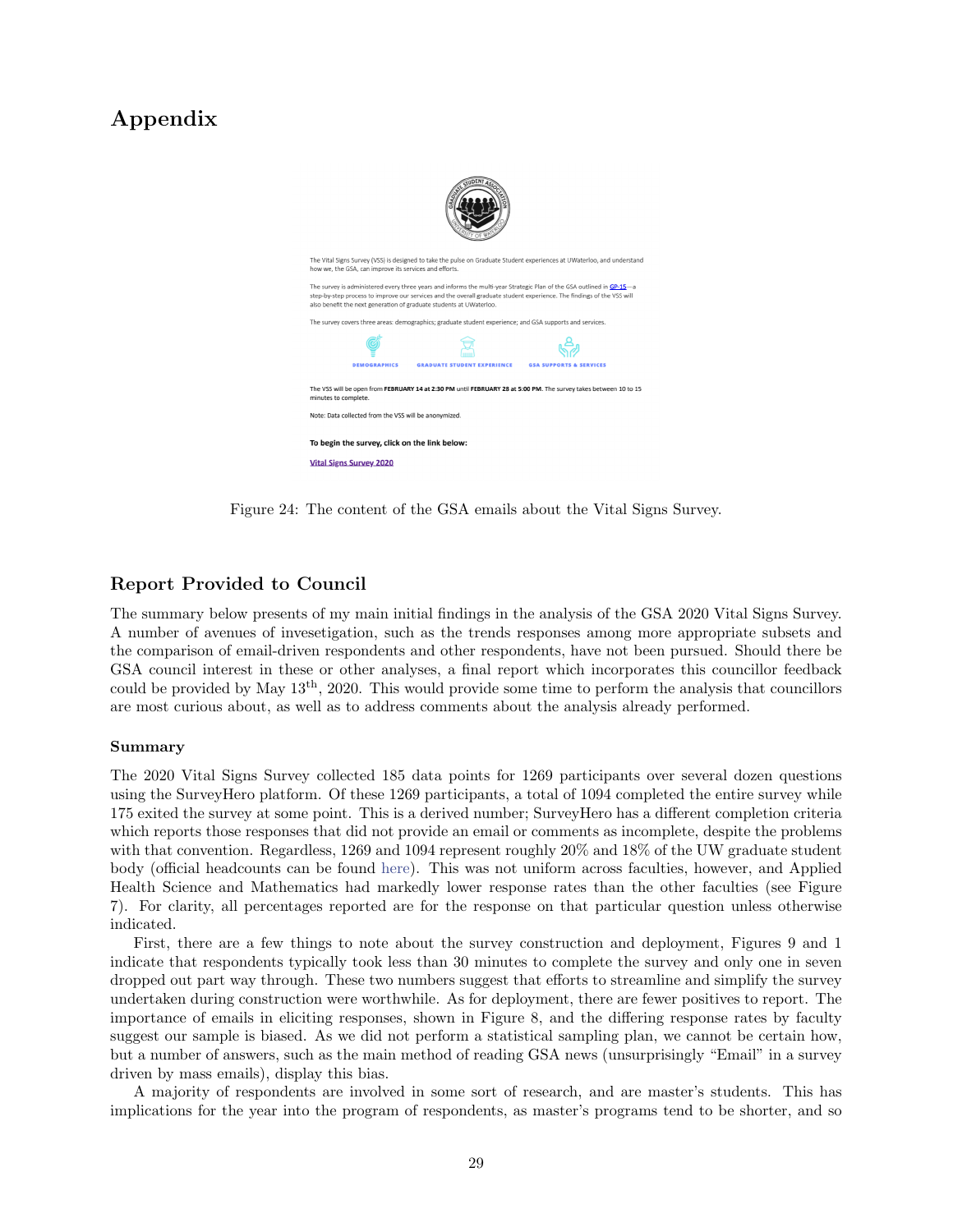first and second year students dominate (see Figure [13\)](#page-16-0). As a key focus of this survey was the measurement of trends over the last three years at UW, this presents an obvious deficiency in our coverage and ability to answer questions on trends with precision. Indeed, this bias is obvious in the tendency of all respodents to indicate that there have been no trends in student life at UW, as seen in Figure [35.](#page-40-0) Whether this is a consequence of the lack of experience of respondents or their honest opinion cannot be discerned without further investigation.

That said, not all hope is lost. The results here still provide some suggestions of the opinions of students, and there are a number of positive signs. For example, respondents tended to rank all aspects of their overall experience as better than average (though the social aspect lags behind the others), found the current TA rate to be appropriate or high, and found their funding to be fair, timely, and equitable. Note that funding is clearly a nuanced issue, as can be seen in the differences in funding profiles in Figures [27](#page-36-0) and [25.](#page-34-0)

Working conditions were also viewed favourably. A large majority of respondents were either neutral or positive about the clarity of expectations, clarity of roles, manageability of workload, adequacy of training, and respect for their rights as workers. The only front on which respondents were predominantly negative is that of overtime, where a majority found that some overtime is required in their work at UW. It is perhaps interesting, given this general contentment, that a majority of respondents indicated a belief that unionization will improve the working conditions of graduate students at UW, though in all faculties the number of unsure respondents was comparable to or greater than those which believe in this improvement, as seen in Figure [39.](#page-42-0)

The work and study spaces proved to be the most variable part of this survey, with the typical ratings of quality heavily dependent on faculty and department (see Figure [3\)](#page-7-0). A majority of respondents indicated that they do not feel safety is an issue, and tended to consistently rate the safety of work and study spaces as higher than the quality. The quality of courses was more universally praised by respondents, a majority rated all aspects of courses as "Good" or "Very good".

A similar unity is found in housing, where most respondents indicated they live in some form of shared off-campus housing, with a majority spending between \$500 and \$900 per month and commuting for less than 40 minutes to get to their campus, which was predominantly main campus. The primary methods of transit were the GRT busses, walking, driving, and the GRT Ion. Respondents were once again split on affordability, but a plurality of respondents found off-campus housing to be unaffordable.

On UW policy, most respondents reported moderate familiarity, though knowledge of intellectual property and TA employment were relatively lacking. Additionally, a large majority of respondents supported making UW campus smoke-free. This focus on health is reflected in respondent service use, where the two most commonly used services were health services and athletics. The use of other services varied greatly, but a majority of students that used services found them to be "Good" or "Very good". The highest rated service among users was the Centre for Teaching Excellence, while the lowest were the Human Rights Office and the Equity Office. Athletics users reported using the service once a week or more often, while users of Counselling Services, the Student Success Office, and the Grad House typically only use the service once a month.

Perhaps this is because they are too busy, as respondents dominantly rated their workload as heavy, shown in [38.](#page-42-1) They found academics and finances to be similar sources of stress, and indicated less stres due to available resources. The most common outlets indicated for this stress were athletics and Grad House. Most respondents have attended Grad House, but have found a lack of disposable income to be a large barrier to regularly attending. It seems we have a small catch-22 in this survey: students are stressed by their finances, and so want to go to Grad House to relax, but this only further stresses their finances. Atmosphere and other aspects of Grad House were not considered major barriers to going.

Community at UW seems to be local. Both academically and socially, respondents felt more communal in their programs and departments than campus-wide. Furthermore, the importance respondents placed on community matches this pattern. There was an appreciable proportion of respondents that did not feel a part of any community, however. Perhaps this group should be further investigated.

Reaching these students may suggest one of the GSA's goals moving forward. After all, respondents seemed split on knowledge of the GSA, as seen in Figure [40.](#page-43-0) Despite this, and the lack of regular contact a majority of respondents reported with their councillor (most didn't even know who represents them), respondents had a generally positive view of GSA representation, communication, and engagement. Less positively viewed were the Grad House and dental fees administered by the GSA, respondents were consistently least satisfied with these costs. The GRT pass was both the most satisfying cost and highest quality service.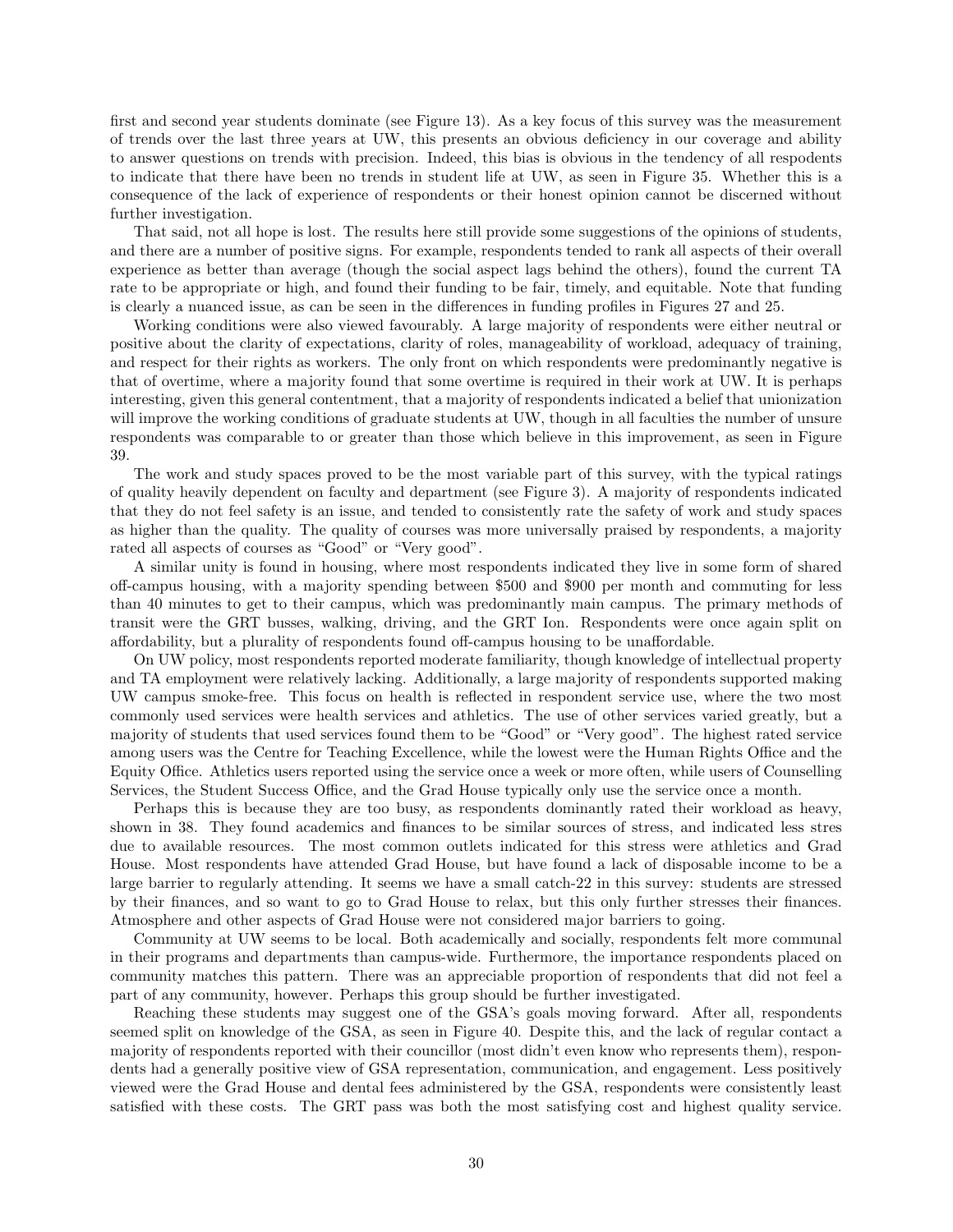Somewhat conflictingly, Grad House was the second highest quality service, while the tax and legal aid services were rated as the poorest quality. Respondents typically received their GSA news by email, but Figure [8](#page-11-1) suggests that this is an artifact of survey deployment and not necessarily a reflection of general student preferences.

As mentioned above, respondents were rather neutral about trends. For most trends, a majority of students felt little change either way. Only affordability shows a narrow majority in one direction. Just over half of respondents feel that education and living costs are becoming less affordable. The structure of these questions, relying upon comparisons over three years, placed a majority of respondents in a position of little knowledge. Perhaps a more targeted survey approach would better answer these questions, or further investigations on subsets of the data collected here.

## Itemized findings

### • Survey construction

- The survey appears to have been a reasonable length, only one in seven participants dropped out, and 85% of those who completed the survey did so in less than 30 minutes (see Figure [9\)](#page-11-0)
- Drop out occurred primarily at the points of change between topic groupings of questions (see Figure [1\)](#page-6-0)
- Sequential Likert scales produced strong anchoring effects, across all question groups the most common answers selected the same option for all adjacent questions
- Open-ended "Other" options led to inconsistent answers which led to considerably more difficulty in analysis

### • Survey deployment

- Emails from the official GSA account seem to be directly responsible for the majority of survey response (see Figure [8\)](#page-11-1)
- The lack of a statistical sampling plan and use of voluntary sampling makes inference from this data inappropriate, differences in survey response rates between faculties indicate that our survey is not an independent measurement device

## • Demographics

- Responses were dominated by full-time students  $(1123 \text{ or } 90\%)$  and students attending the main campus (1125 or 90%)
- Most respondents (896 or 71%) are pursuing a degree with some research component
- Most respondents indicated they are master's students (728 or 58%), PhD students made up a majority of the remainder (514 of 41%), a small minority of students selected "Other"
- Master's students were typically in their first year, reflecting their shorter programs (see Figure [13\)](#page-16-0)

## • Experience at UW

- Respondents predominantly found the quality of all aspect of the UW environment to be "Good" or better (see Figure [14\)](#page-17-2)
- In aggregate, and in individual responses, students found the social environment lacking compared to other aspects
- Social satisfaction among respondents is strongly associated with a feeling of community in their program and department, and less strongly associated with a feeling of campus-wide community

## • Funding

– Most respondents indicated they receive some funding for their studies (987 or  $81\%$ )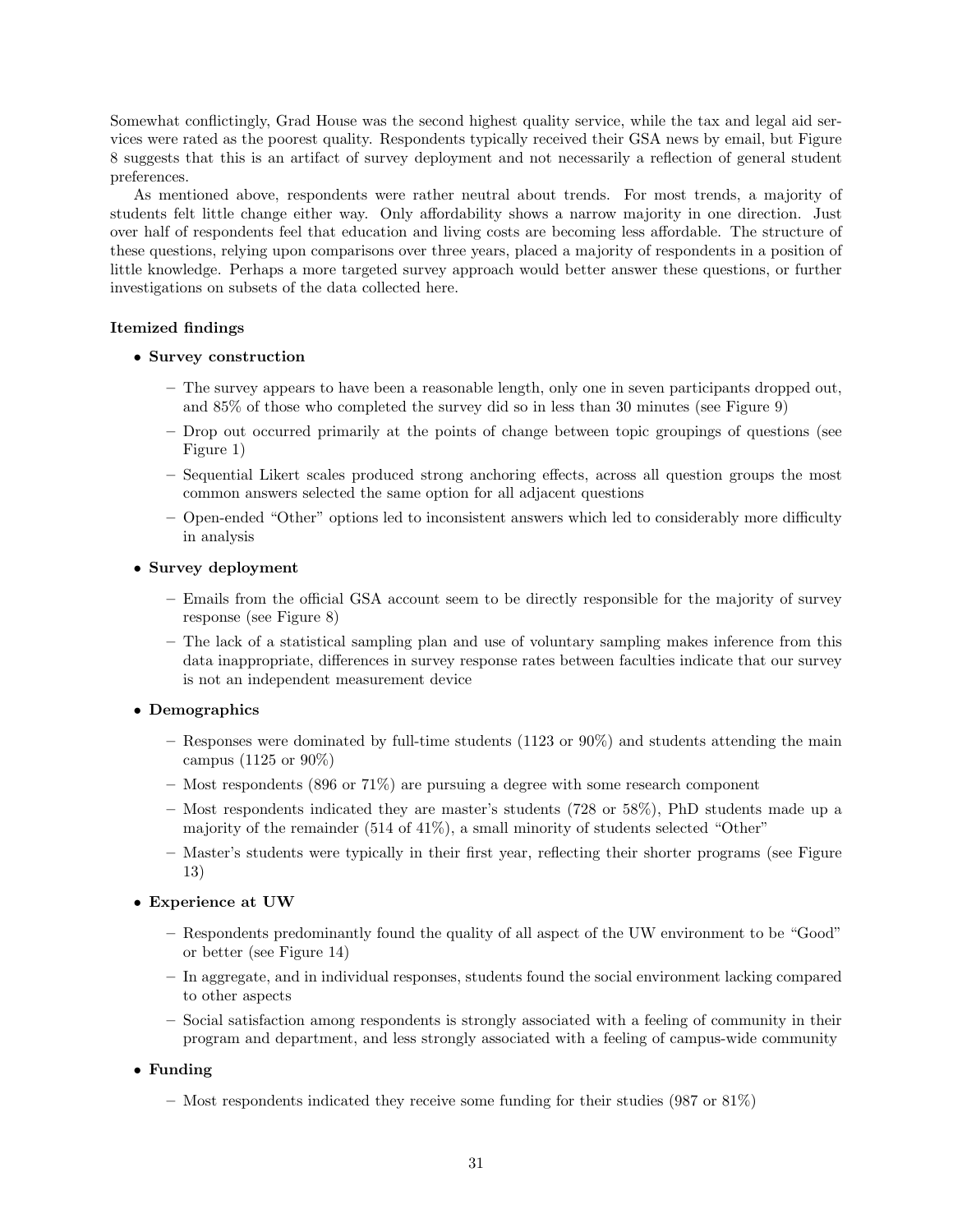- Funding sources differ greatly between funded and non-funded respondents (see Figure [25\)](#page-34-0), but generally respondents do not fund their studies through part time jobs, and even funded respondents have some reliance on family and personal savings.
- Funding features differ greatly between faculties (see Figures [28](#page-37-0) and [27\)](#page-36-0), among respondents engineers were the least likely to be funded and science were most likely to be funded.
- Most respondents found funding fairness (954 or 79%), equity (979 or 81%), and timeliness (1069 or 89%) to be "Average" or better
- Most respondents found the TA rate to be "Appropriate", "High", or "Too high" (714 or 59%, see Figure [29\)](#page-37-1)
- Timeliness was, on average, rated higher than other funding aspects

### • Working conditions

- $-$  Most respondents were neutral or agree that their roles are well defined (995 or 85%), the expectations of them are clear (992 or 84%), their rights are respected (972 or 83%), their work load is manageable (968 or 82%), and adequate training is provided (975 or 83%)
- Most respondents were neutral or felt that overtime is required (816 or 70%)
- On unionization, 531 (45%) of respondents felt it would improve working conditions, 175 (15%) of respondents felt it would not improve working conditions, and 468 (40%) were unsure (see Figure [30\)](#page-38-0)
- Unionization opinions differ somewhat by faculty, some faculties are predominantly unsure (see Figure [39\)](#page-42-0)

### • Spaces

- Across all faculties, most respondents either indicated that they have no office space or have an individually assigned desk in a shared space (overall 991 or 85%)
- On an index measuring overall quality of work and study spaces, 81% of respondents reported that their work spaces were "Average" or better, 72% had the same response for study spacesp
- Across all faculties, 73% or more of respondents reported work spaces as "Average" or better, and 65% reported the same for study spaces
- The greatest point of variation in this survey is on the respondent perception of the quality of their work and study spaces (see Figure [3](#page-7-0)
- Safety was, on average, more highly rated than the other space aspects

## • Housing and transit

- Most respondents indicated they live in off-campus housing (1045 or 90%)
- Only a minority of respondents  $(234 \text{ or } 20\%)$  live in single housing, all other students live in some form of shared or family housing
- Most respondents (688 or 60%) spend between \$500 and \$900 per month on rent, and are split on affordability (473 or 40% find off-campus unaffordable, while 360 or 31% think it is affordable)
- Predominant methods of transit to campus among respondents were GRT bus (399 or  $34\%$ ), walking (336 or 29%), driving (216 or 19%), and the GRT Ion (123 or 11%)
- Most respondents (1045 or 90%) live within 40 minutes of campus by their usual means of commute (see Figure [31\)](#page-38-1)

### • Courses

- $-$  A majority of respondents rate as "Good" or "Very good" the delivery  $(68\%)$ , class discussion  $(68\%)$ , readings  $(63\%)$ , exercises  $(67\%)$ , evaluation  $(70\%)$ , and feedback  $(62\%)$  for their courses
- UW policies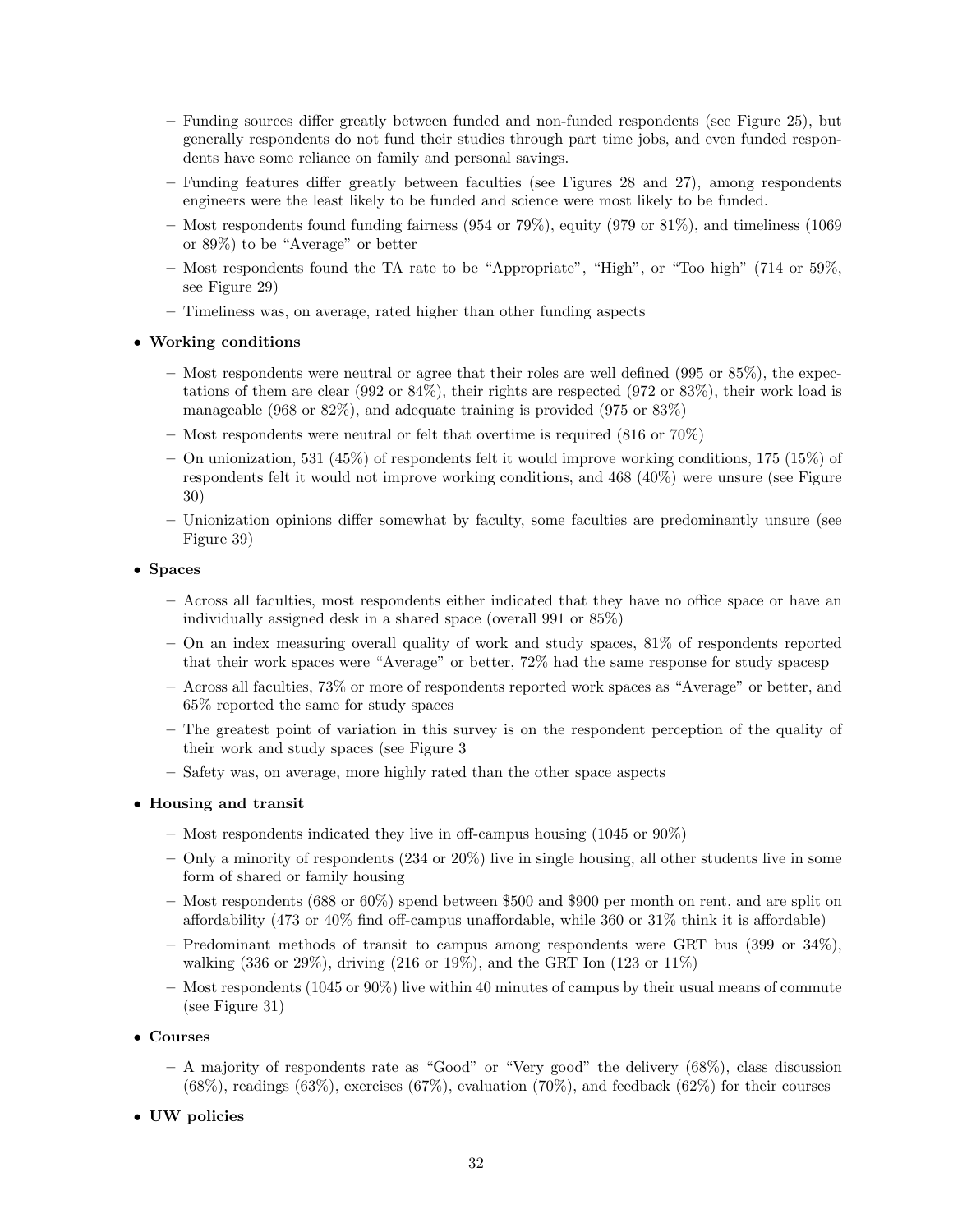- An index meant to assess overall knowledge of UW policy found that students are typically familiar, but a large number of students have little familiarity with university policy (see Figure [32\)](#page-39-0)
- Generally, intellectual property, contract research, and TA employment policies seem to be most poorly understood
- A majority of respondents (890 or 78%) support making UW campus smoke-free

### • UW services

- Among respondents, the two services most used were health services (used by 74%) and athletics (used by 72%)
- Service use varied greatly: 52% for the Writing Centre, 48% for the Centre for Teaching Excellence, 29% for AccessAbility Services, 42% for the Housing Centre, 52% for CECA, 42% for the Student Success Office, 44% for Counselling Services, 26% for the Family Health Clinic, 23% for GradVenture, 19% for the Human Rights Office, and 18% for the Equity Office
- The percentages of users rating the service as "Good" of "Very good" were 62% for Health Services, 74% for the Writing Centre, 57% for athletics, 76% for the Centre for Teaching Excellence, 66% for AccessAbility Services, 53% for the Housing Centre, 65% for CECA, 71% for the Student Success Office, 52% for Counselling Services, 54% for the Family Health Clinic, 56% for GradVenture, 50% for the Human Rights Office, and 50% for the Equity Office
- A majority of users of the athletics services report using these services more than once a week (73% of users)
- Users of Counselling Services, the Student Success Office, and Grad House typically use the service once a month (87% of users, 87% of users, 69% of users respectively)
- 42% of respondents report never going to Grad House

### • Stress

- A majority of respondents rated their workload as heavy rather than light, and this is true across all faculties (see Figure [38\)](#page-42-1)
- Respondents, on average, found finances and academics to be similar sources of stress, and resources less commonly a source of stress
- Grad House and athletics were the services most frequently used by respondents to relieve stress, more than a third of respondents indicated they use these services to relieve stress

### • Grad House

- 81% of respondents (883) reported going to Grad House at some point
- Respondents most frequently reported going to Grad House for casual social gatherings and food, and least frequently reported going to study and for networking events
- Respondents reported disposable income as the primary barrier to going to Grad House, with 399 (or 36%) indicating this barrier
- Atmosphere, lack of events, and faculty sharing the space were not considered barriers by more than 96 (or 9%) of respondents

## • Community

- 269 (or 25%) of respondents reported not feeling a sense of community anywhere at UW
- Of those that do, most reported they feel most strongly part of a community in their department, and only some feel like a part of a campus-wide community
- Overall social experience was most strongly related to immediate community membership, rather than campus-wide membership
- For all community levels, more respondents reported that these communities are important than report feeling a part of these communities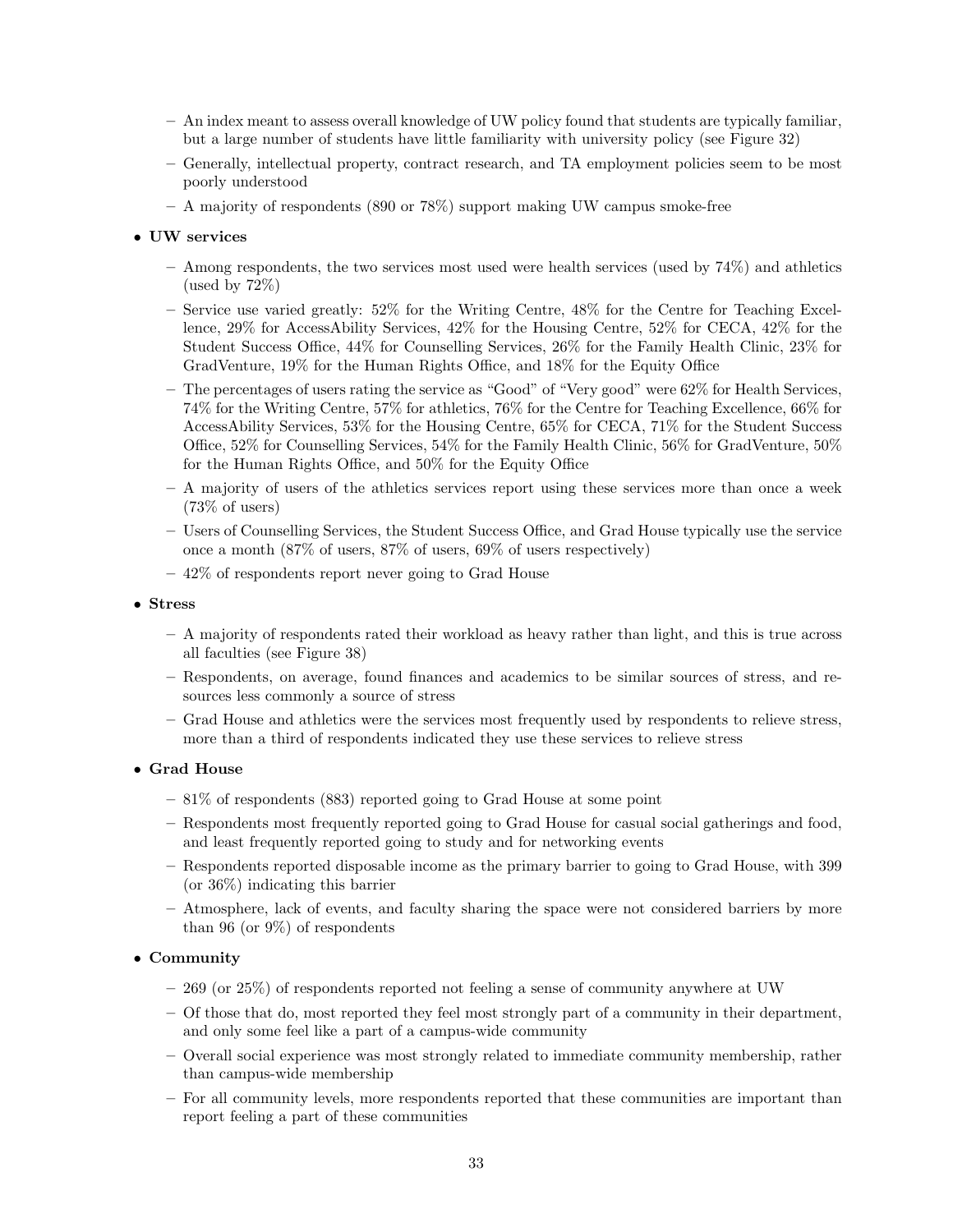– Patterns are similar for academic communities

## • GSA

- Respondents were split on knowledge of the GSA, with two different modes of response common across all faculties (see Figure [40\)](#page-43-0)
- Respondents were unsure about whether 16 political positions is too many in all faculties (see Figure [33\)](#page-39-1)
- Despite a majority of respondents not knowing or rarely interacting with their departmental councillor  $(830 \text{ or } 76\%)$ , 507  $(45\%)$  of respondents felt engaged with the GSA and 344  $(31\%)$ that their interests are represented by the GSA (51% of respondents are unsure if their interests are represented)
- Most respondents reported not using the majority of GSA services, however among those that do, the services are rated as "Good" or "Very good" by a majority
- On average, the legal aid and tax services are considered the poorest quality, while GRT is firmly the highest quality service followed by Grad House and health insurance
- Overall, respondents seemed satisfied with the GSA costs (see Figure [34\)](#page-40-1)
- On average, respondents found the dental coverage cost and Grad House cost to be the least agreeable, and the GRT cost to be the most agreeable
- More respondents agreed than disagreed that the GSA is communicating effectively
- Email was, by far, the most frequent method of communication respondents use to keep up with GSA news (941 or 86% of respondents), however this is not necessarily indicative of sound GSA strategy, but of the bias of our sample as indicated by Figure [8](#page-11-1)

### • Trends

- While more respondents felt that the overall academic and social experience is improving than worsening at UW (366 compared to 171), a majority have not noticed any change (557 or 51%)
- This pattern repeated for AccessAbility Services awareness and use (408 think it is improving, 637 think it is staying the same, 49 think it is worsening)
- A majority of respondents felt that affordability of education and living costs is worsening (549 or just over 50%)
- Most respondents felt that the GSA's representation of students is staying the same  $(673 \text{ or } 62\%)$ , but more felt it is improving than worsening
- A similar pattern is present for trends in ability for students to receive assistance with specific problems faced by individuals, and for the social, intellectual, and political contact amongst students
- Respondents were also split on the trends in mental health, 270 see some improvement while 319 see some worsening and 505 no change
- Respondents were generally quite positive on sustainability trends, with 508 noting improvement and only 78 noting worsening
- Most students seemed to find no trend in overall student life (see Figure [35\)](#page-40-0)
- On average, respondents found affordability and student health were worsening more than other aspects, while sustainability and AccessAbility were improving more than other aspects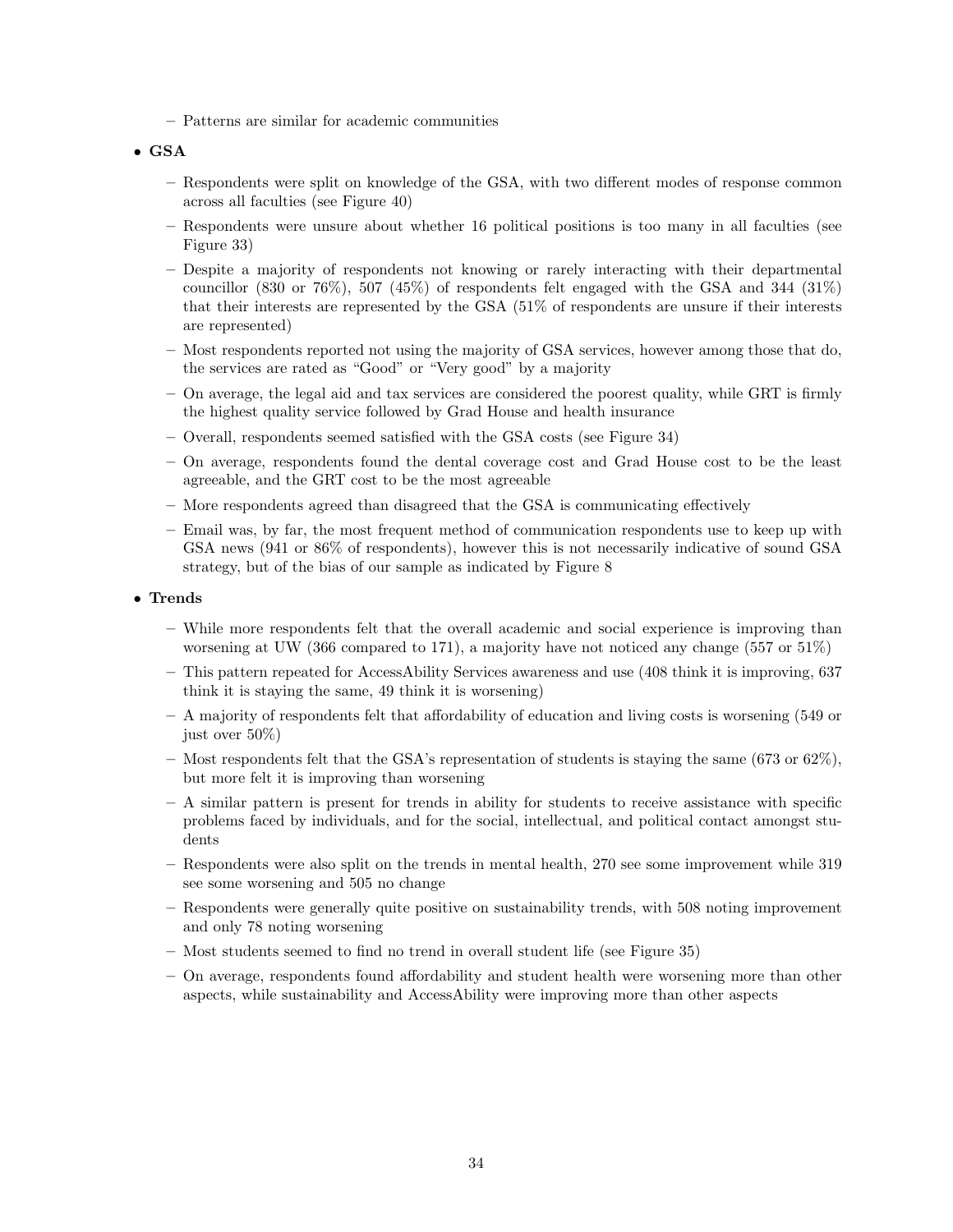## Figures



<span id="page-34-0"></span>Figure 25: Funding sources for students indicating they are funded vs. those indicating they are not.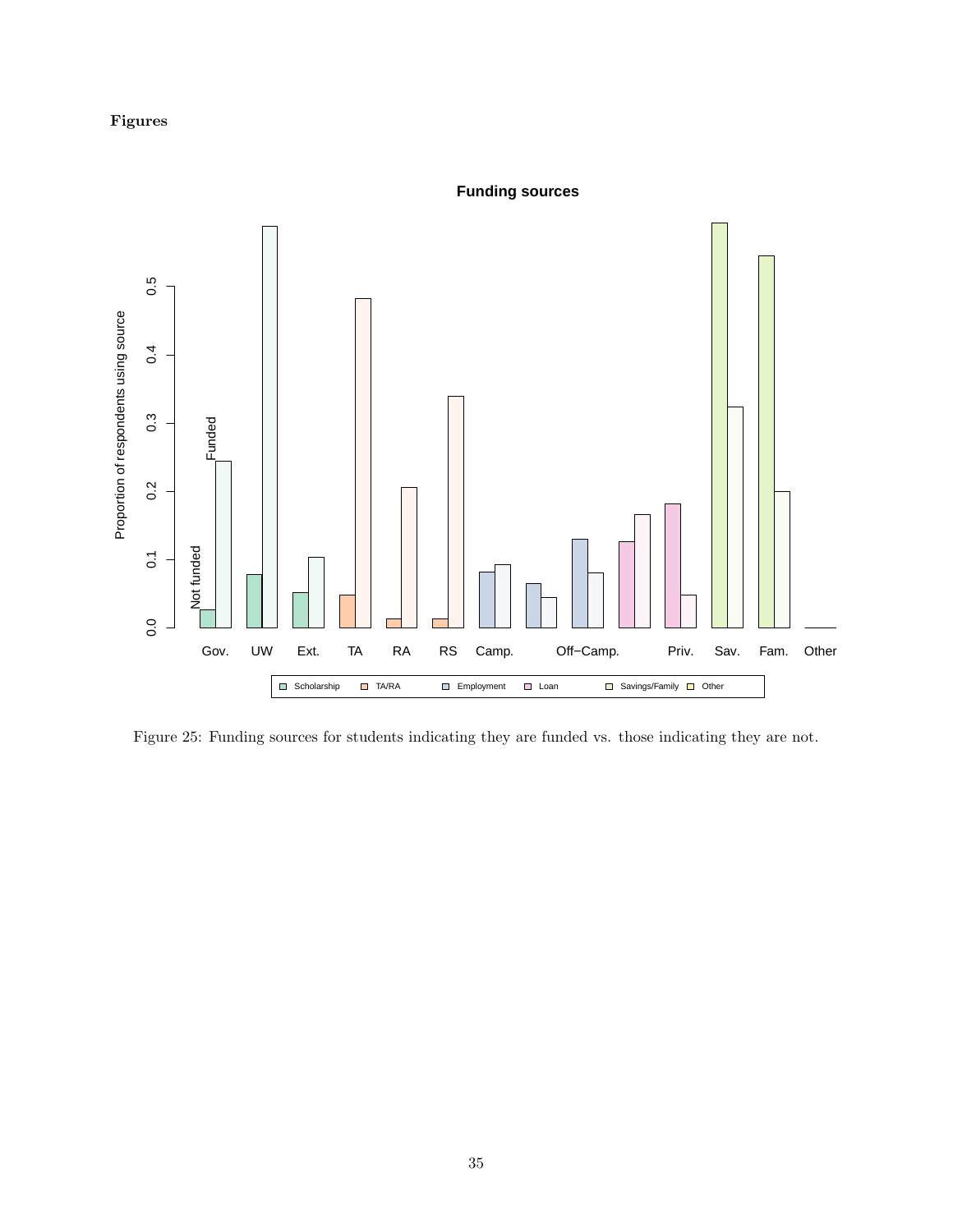

## **Proportion of respondents funded by faculty, citizenship**

Figure 26: Proportion of funded students by faculty.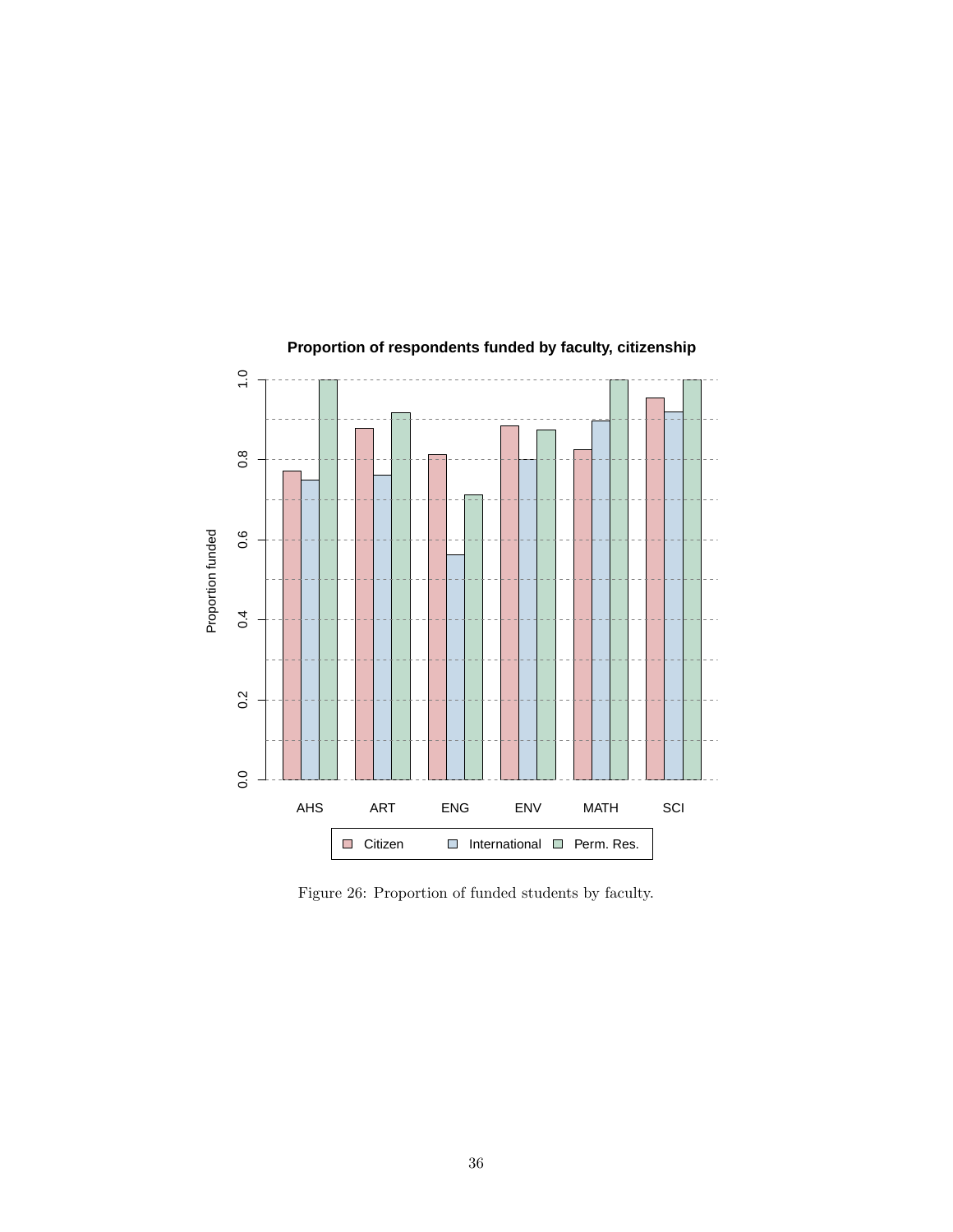

## **Funding sources by faculty**

<span id="page-36-0"></span>Figure 27: Funding sources for students by faculty.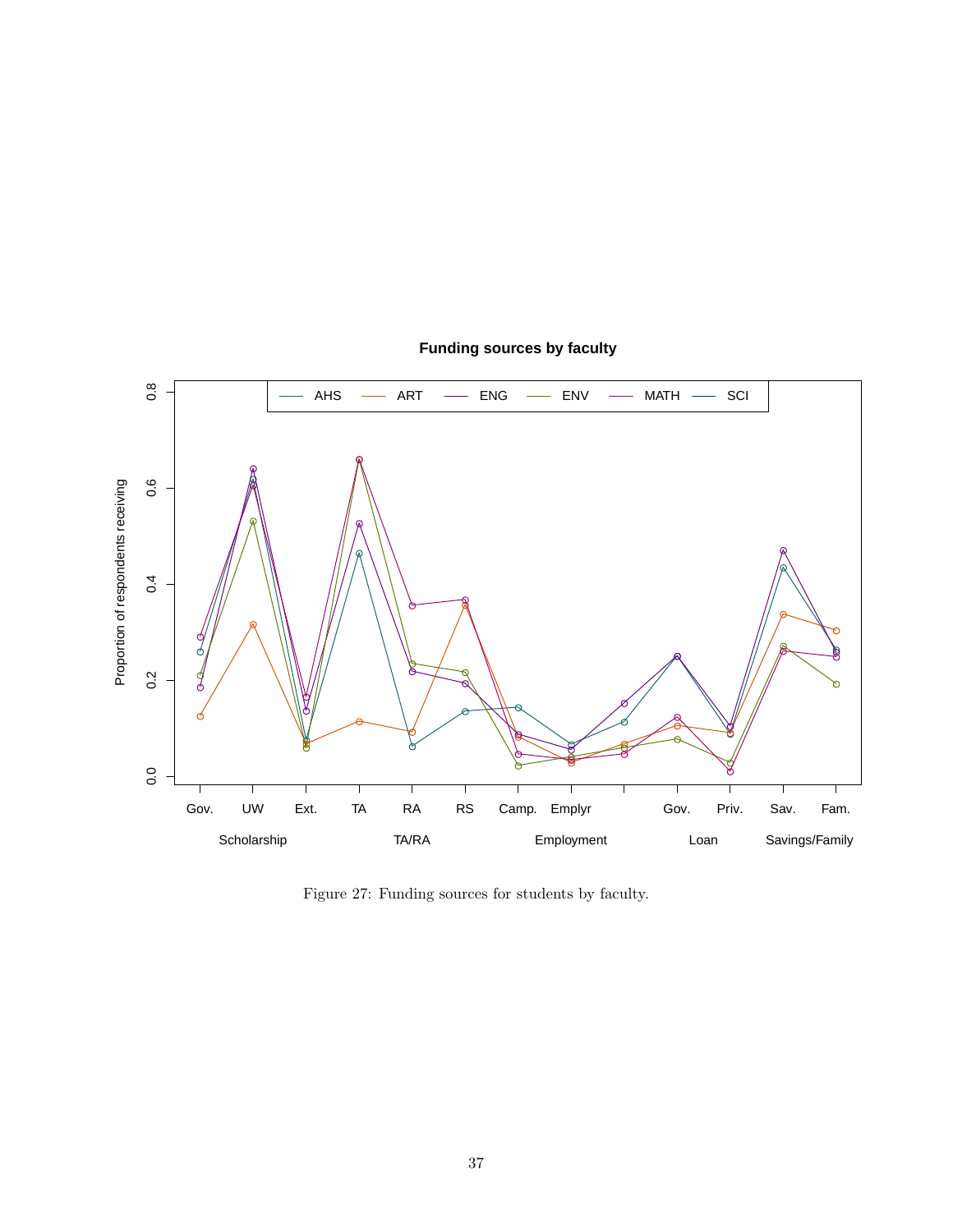

<span id="page-37-0"></span>Figure 28: Proportion of funded students by faculty.



<span id="page-37-1"></span>Figure 29: Respondent opinion on the rate of compensation for TA work.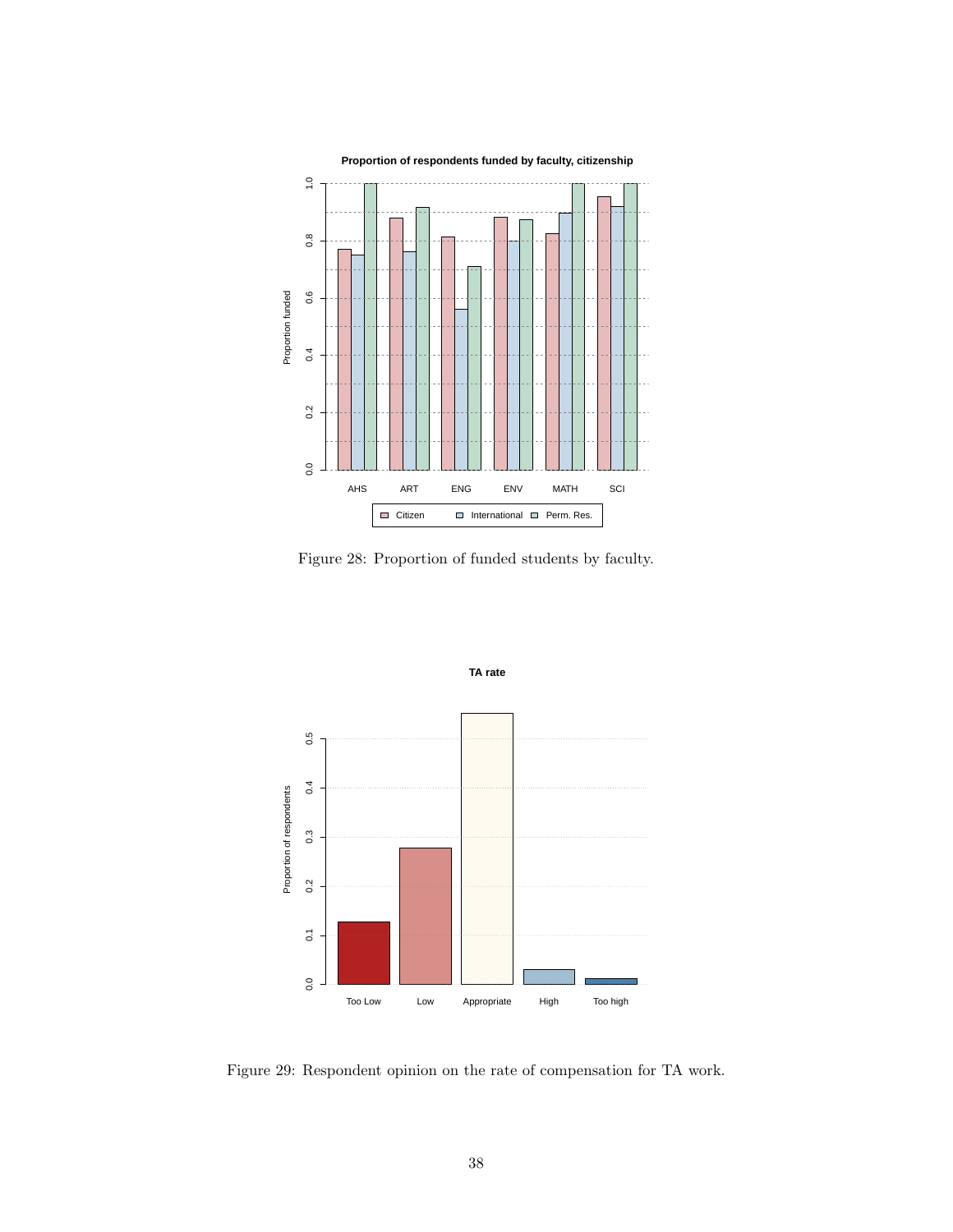**Will unionization improve working conditions?**



<span id="page-38-0"></span>Figure 30: Respondent opinion on unionization for all respondents. The exact question asked was: "Do you believe that the unionization of graduate Teaching Assistants, Research Assistants, and/or sessional instructors would improve working conditions for graduate student employees at the University of Waterloo?"



<span id="page-38-1"></span>Figure 31: Adjusted table of responses to the transit time questions. Each rectangle has an area corresponding to the frequency of that range of responses in the survey and a width determined by the options provided.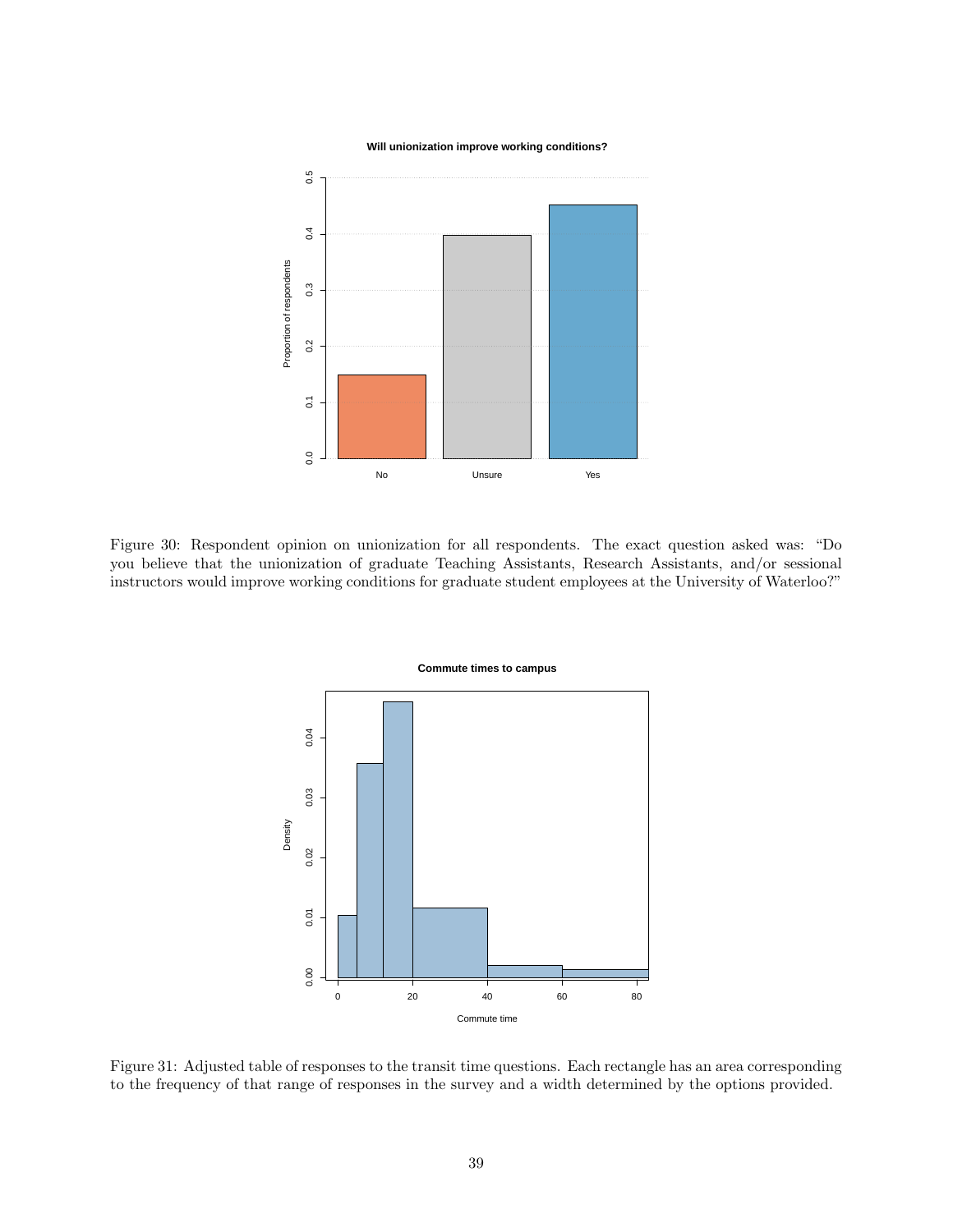

<span id="page-39-0"></span>Figure 32: A barplot showing the familiarity index with UW policy for all respondents. Note a higher index value indicates greater familiarity.



**Do you feel 16 political positions is too many?**

<span id="page-39-1"></span>Figure 33: Response to the question of whether 16 political positions is too many by faculty.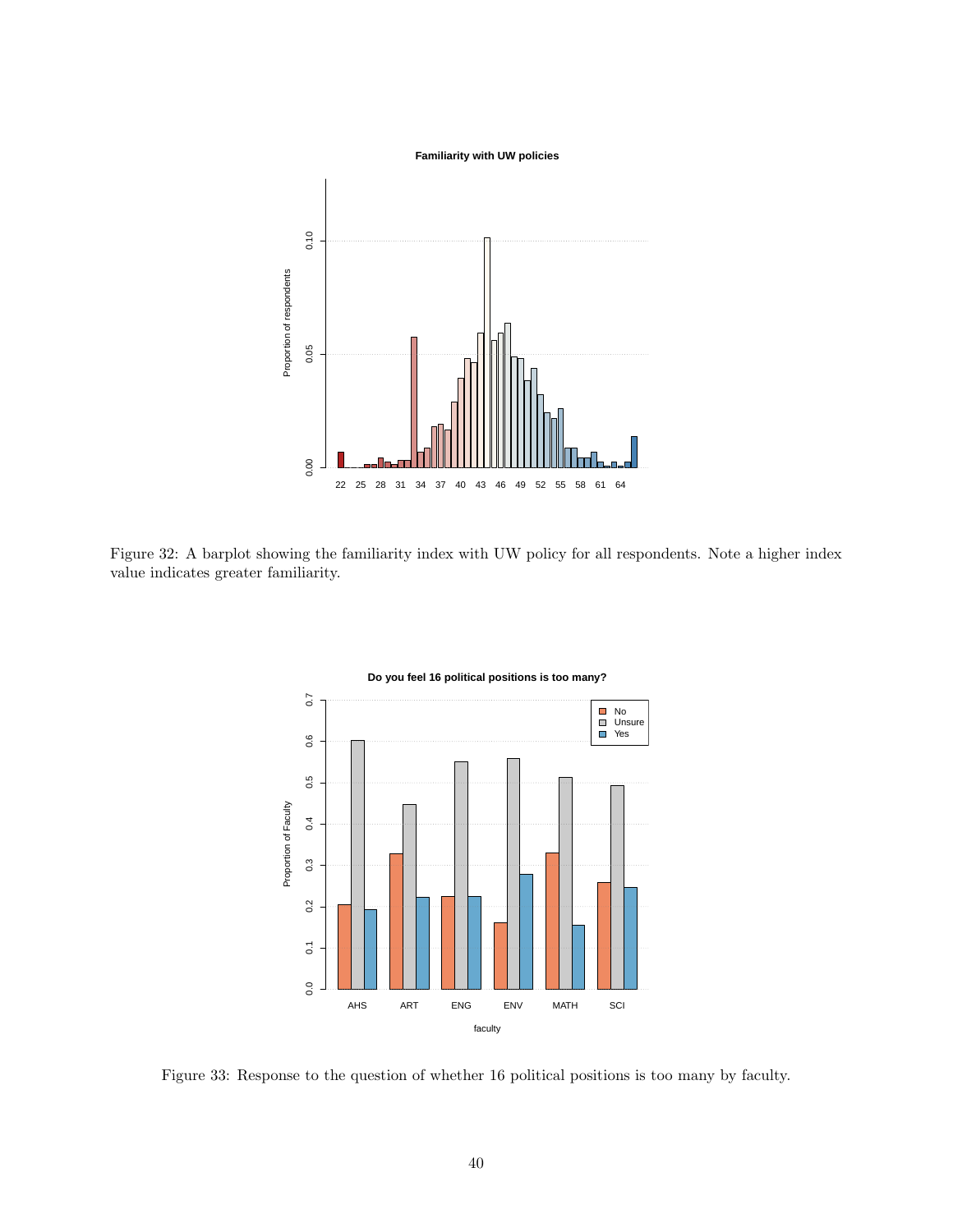**GSA service cost satisfaction index**



<span id="page-40-1"></span>Figure 34: The index of overall satisfaction of GSA costs across all respondents, a higher score indicates a more favourable view.



<span id="page-40-0"></span>Figure 35: The index of preception of trends in student life across all respondents, a higher index indicates positive trends, a lower one negative trends.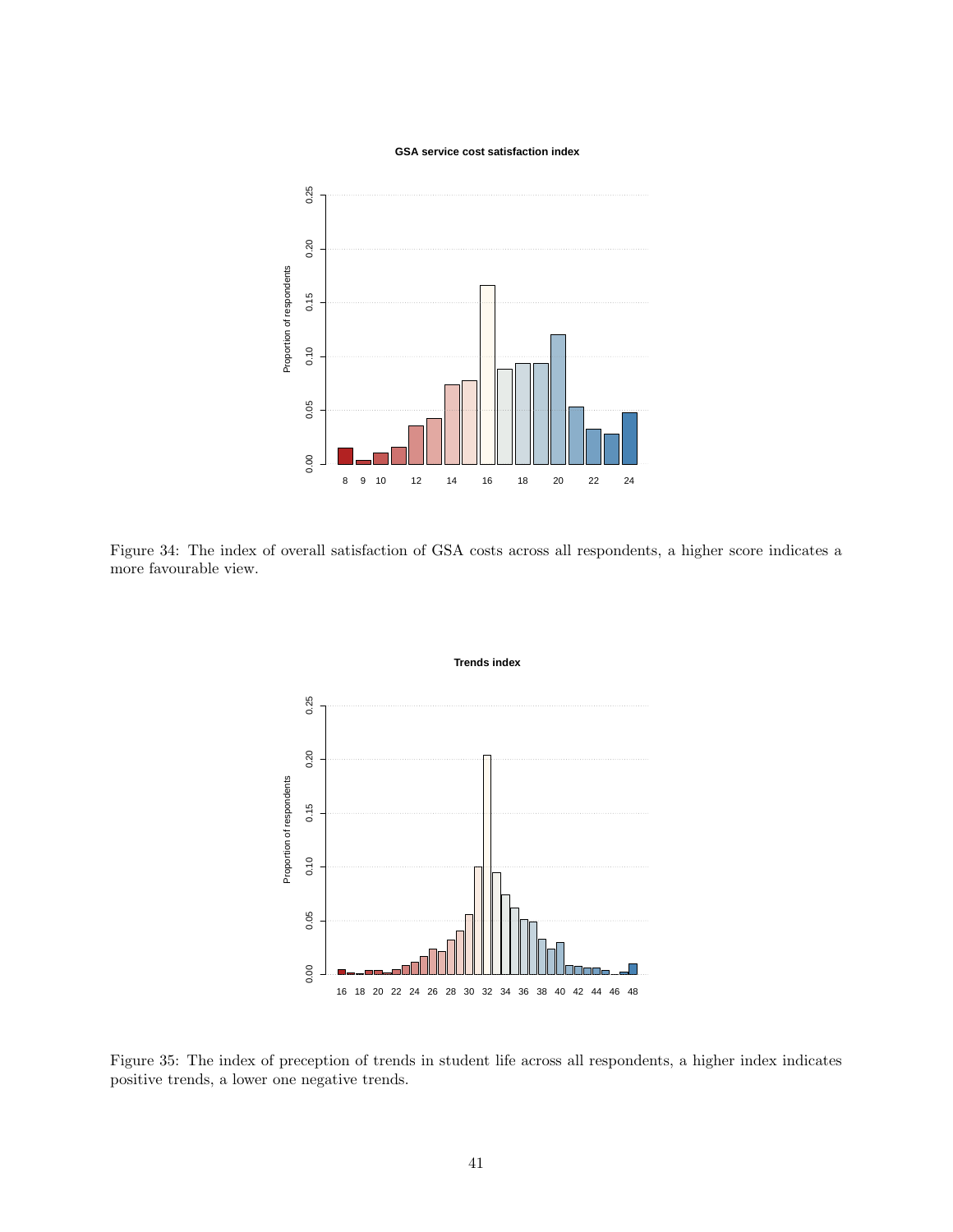**Funding fairness**



Figure 36: Funding fairness for students by faculty.



Figure 37: Funding fairness for students by faculty.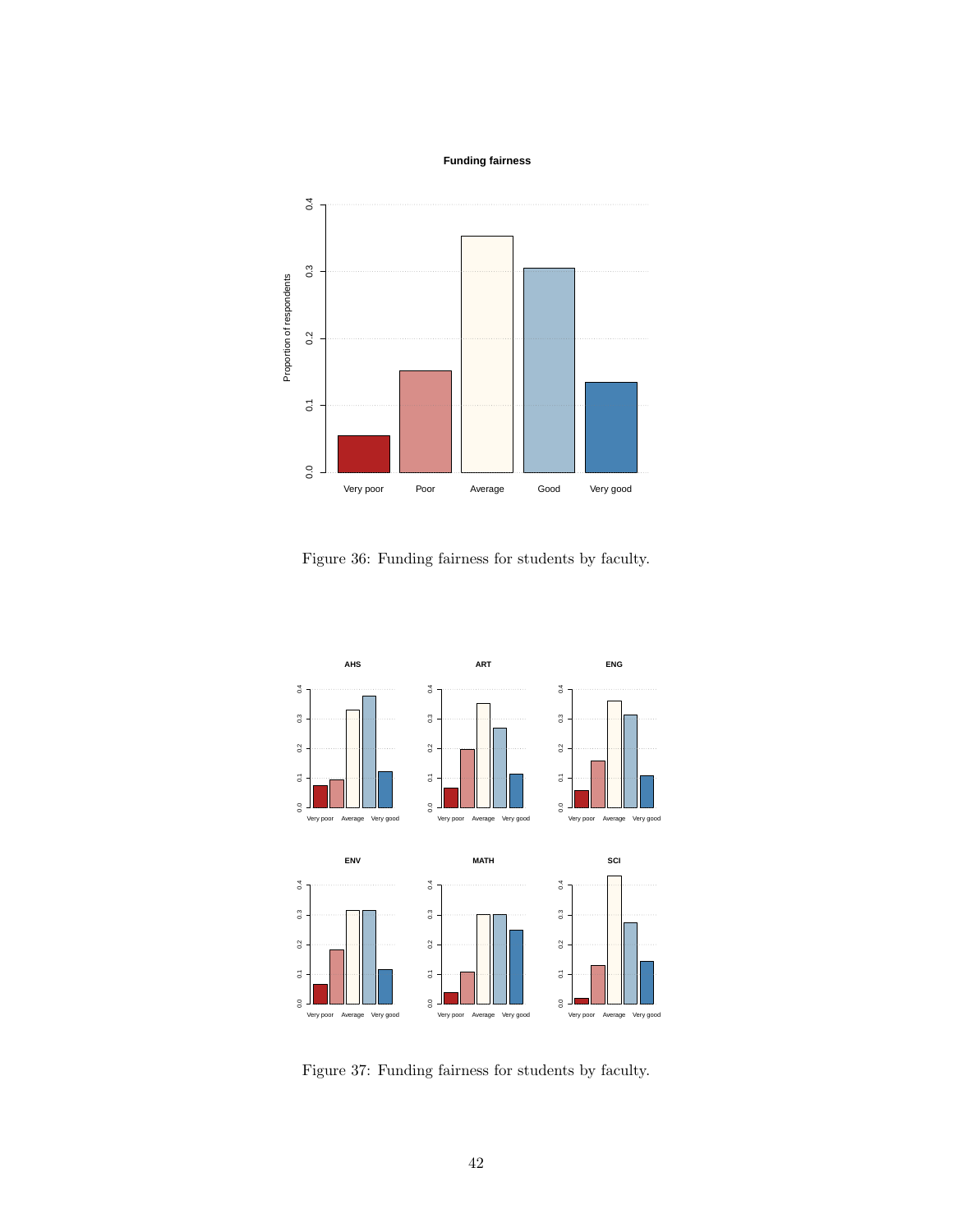#### **Respondent workload**



<span id="page-42-1"></span>Figure 38: Respondent workload for all respondents. This same pattern appears when split by faculty.



<span id="page-42-0"></span>Figure 39: Respondent opinion on unionization by faculty. The exact question asked was: "Do you believe that the unionization of graduate Teaching Assistants, Research Assistants, and/or sessional instructors would improve working conditions for graduate student employees at the University of Waterloo?"